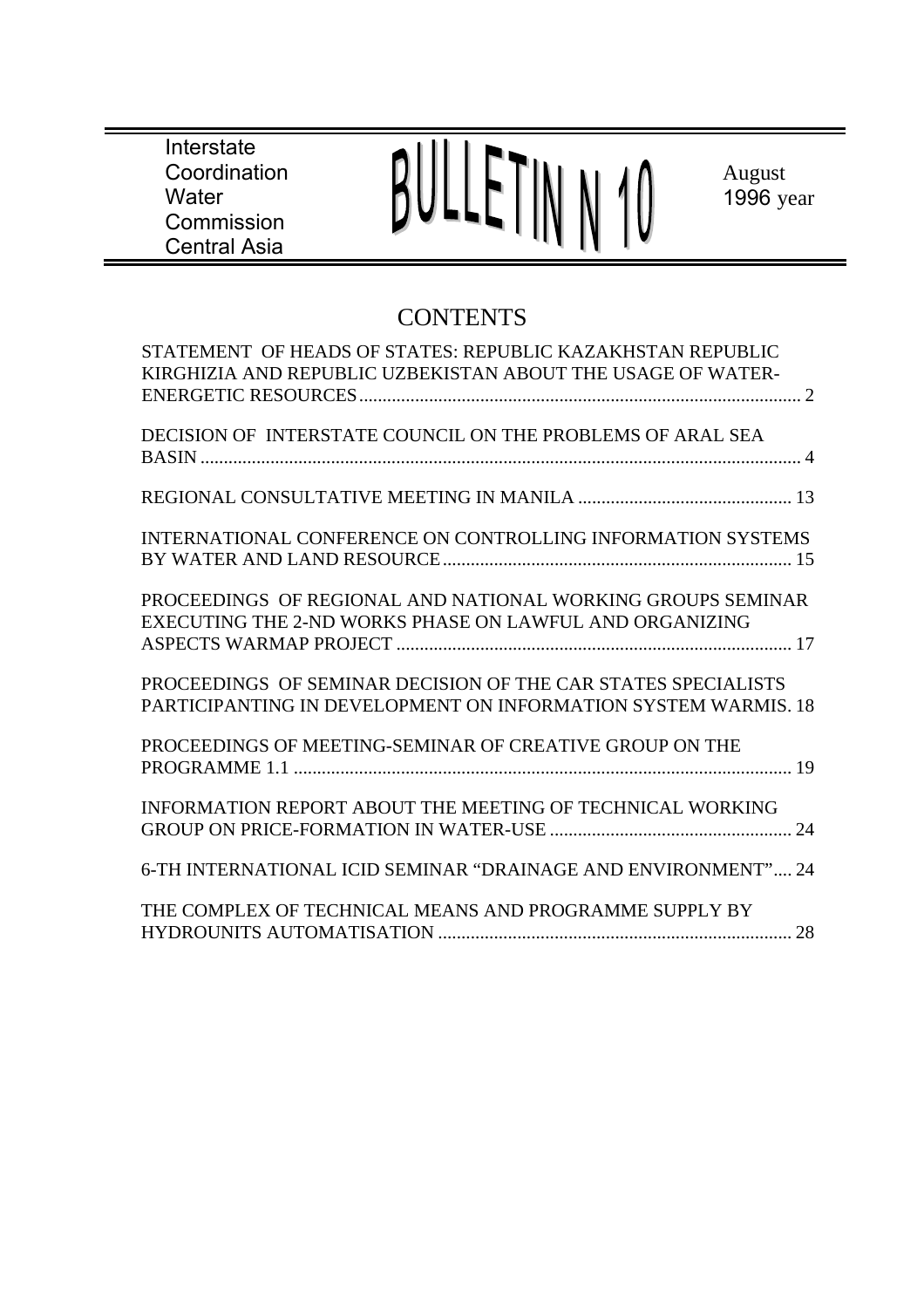# STATEMENT

# OF HEADS OF STATES: REPUBLIC KAZAKHSTAN REPUBLIC KIRGHIZIA AND REPUBLIC UZBEKISTAN ABOUT THE USAGE OF WATER-ENERGETIC RESOURCES

Kazakhstan Republic President N.A.Nazarbaev, Kirghizia Republic President A.A.Akaev and Uzbekistan Republic President I.A.Karimov, discussing on 6-th may 1996 in Bishkek the problems, connected with the usage of water-energetic resources of transfrontiered waterflows:

- realizing, that the guard rational use of water-energetic resources of transfrontiered waterflows are urgent and important problems, which effective decision may be guaraneed by the way of close cooperation,

- approving the efforts have undertaken by this time Republics Kazakhstan, Kirghizia and Usbekistan to consolidate the cooperation in management of water-energetic resource use and environment protection,

- admitting before signed and operating agreements, regulating the questions of water-energetic resource use and noting the necessity to accelerate the development of water-sharing new strategy and economical levers of management in this field,

have come to next mutual understanding:

The status of transfrontiered waterflows have the sovereign rights to use their water-energetic resources, according to their politics in the field of environment and development and bear responsibility for their activity does not cause damage environment of the other states.

The improvement of water-energetic resources use of Syr-Daria river basin will be favour the decision of Aral Sea problems.

The status of transfrontierd waterflow existing in region demands of three states the development of coordinated strategy of water-sharing and management by its water-energetic resource for the purpose of investigating of their reasonable use form namely:

introduction of coordinated approach to use of water-energetic recourses of Toktagul HES cascade with the aim of irrigation and ecology needs, taking into account of mutual economically substantiated deliveries of electric energy, gas, coal and oil products.

planning of rational use of water-energetic resource with allowance for requirements of economic development of states-participants:

Strengthening of appropriate organizing, lawful and financial mechanisms in order to politics in the field of water-use and its realisation promote to acceleration of stable social progress and economical growth in region.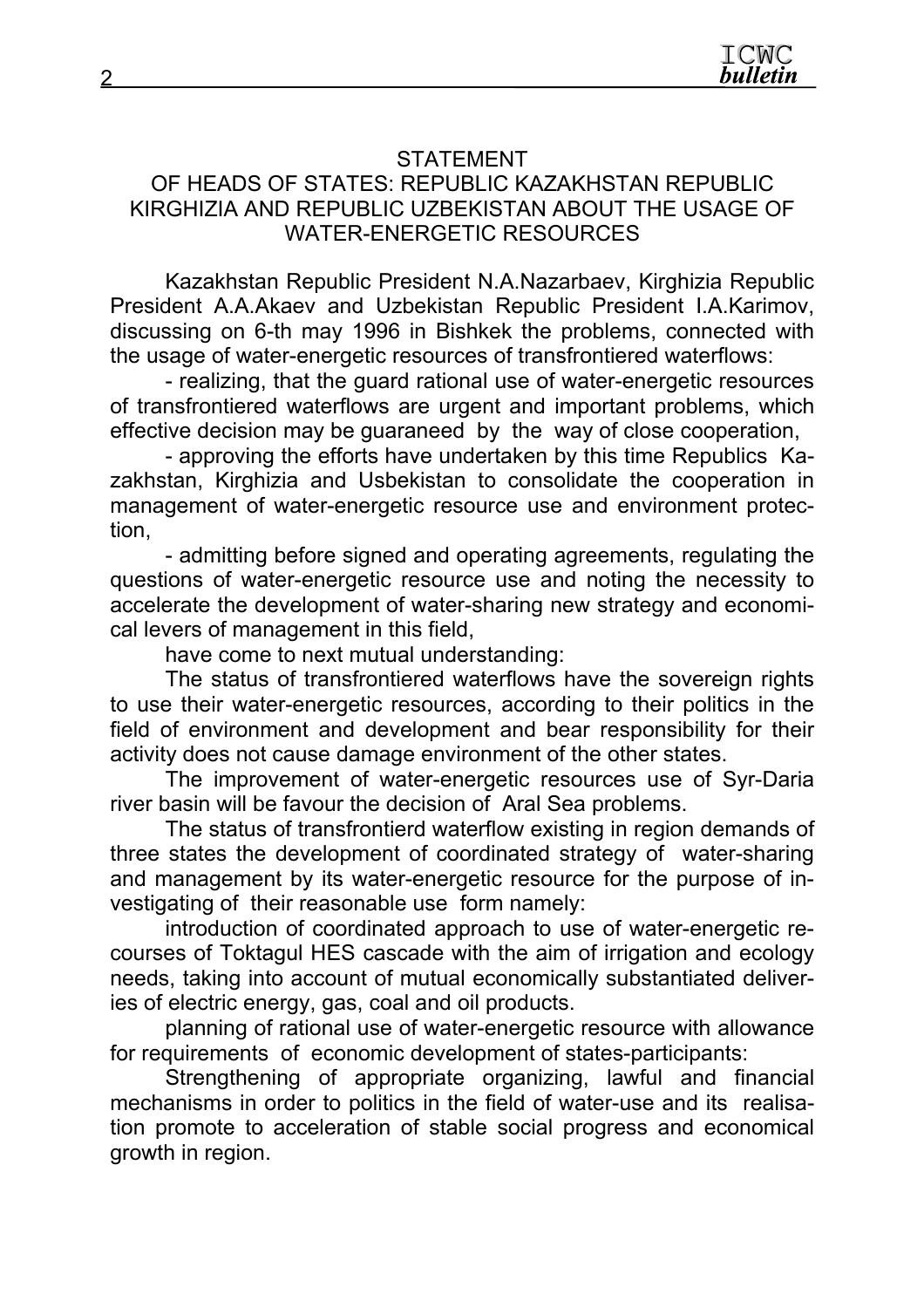States heads agreed, that perfecting of water-energetic resource of the Syr-Daria river use will demand the realisation of the complex of measures to provide water transit in its lower and Aral Sea .

Imparting the important significance to elaboration of coordinated development politics and utilisation of water-energetic resource. taking into account the preventing of negative influence on the environment, heads of states stressed the necessity the to consider the question about the joining of three Syr-Daria river basins countries to UNO European Economic Commission convention on protection and usage of transfortier waterflows and international lakes.

Bishkek , 6-th may 1996.

For Kazakhstan Republic

For Kirgizia Republic

For Uzbekistan Republic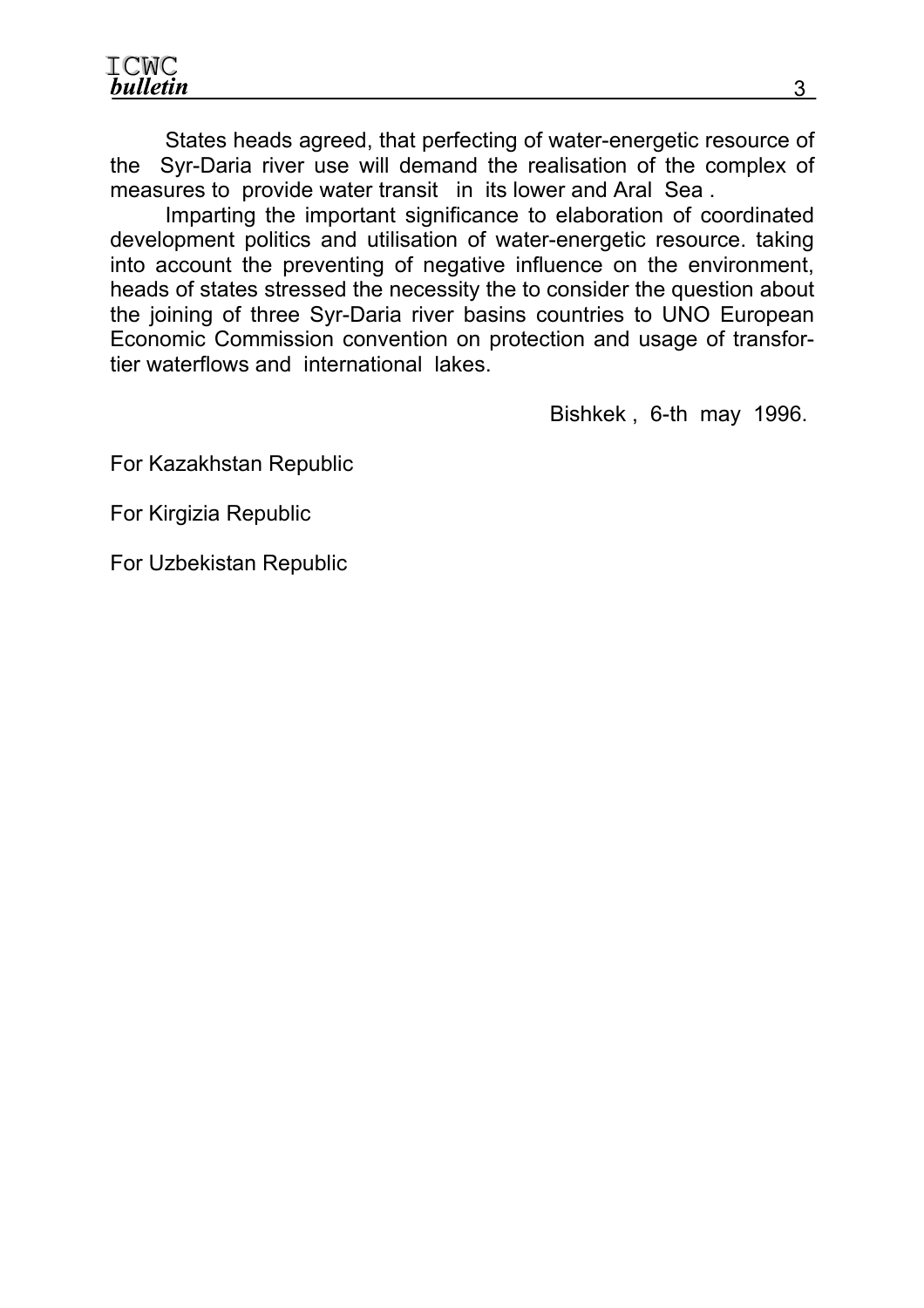

#### **DECISION** OF INTERSTATE COUNCIL ON THE PROBLEMS OF ARAL SEA BASIN

19-th April 1996 **Kizyl-Orda**.

#### ABOUT THE CHANGES IN THE STAFF OF INTERSTATE COUNCIL AND IN THE STAFF OF COMMISSION ON STABLE DEVELOPMENT

1.1. To agree with the next changes in the staff of Interstate Council on the problems of Aral Sea Basin

On Kazakhstan Republic:

Instead of leaving Esimov Achmedjan Smagulovich to introduce Karibjanov Janibek Salimovich - vice prime minister.

Instead of leaving Shauchmanov Seilbek Shauchmanovich to introduce Saparbaev Berdubek Mashbekovich - chokim of Kizyl-Orda region.

Instead of leaving Kipshakbaev Nariman Kipshakbaevich to introduce Sarsenbekov Tulegen Tadjibaevich the chairmen of Committe on water resource .

Instead of leaving Medvedev Sviatoslav Alexandrovich to introduce Baev Nikolai Ivanovich - minister of ecology and bioresources.

Instead of leaving Sagadiev Kenjagali Abenovich to introduce Shkolnik Vladimir Sergeevich - minister of sciense, president of national Academy of Science.

On Kirghizia Republic:

Instead of leaving Amanbaev Djumgalbek Becksultanovich to introduce Talgarbekov Beckbolta - vice prime minister.

Instead of leaving Muratalin Iskander Sadykovich to introduce Bakombaev Kulbeck Joomartovich - minister of guarding of environment.

Instead of leaving Zulluev Merajidin to introduse Beckbultov Djenishbeck minister of water economy.

Instead of leaving Fisher Jan Efimovich to introduce Abulov Mametjunus- minister on extreme situation and civil defence.

On Turkmenistan:

Instead of leaving llmanov Amannazar Ilmanovich to introduce Odeev Perkuli Odeevich - vice-chairmen of Turkmenistan cabinet of ministers.

Instead of leaving Kurbanov Durtkuly to introduce to introduce Kurbanov Pirjan Kurbanobich - minister of nature-use and environtment protection.

Instead of leaving Abalakov Muchamed Chodjamuchamedovich to introduce Altyev Tekebai Altyevich - vice-minister of water economy.

On Uzbekistan Republic: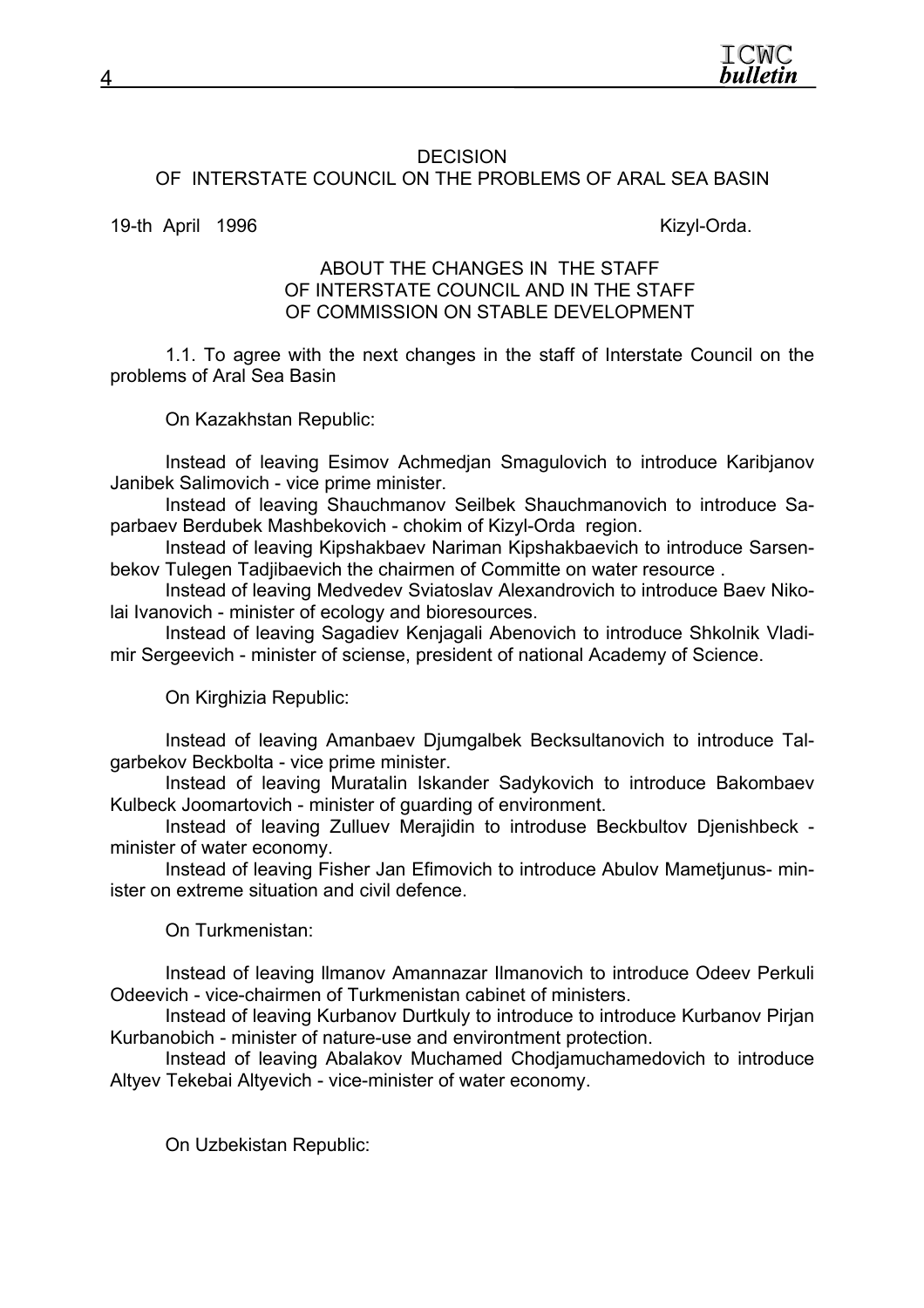ICWC **bulletin** 

Instead of leaving Djumaniasov Bachrom Iadgarovich to introduce Avesmetov Saparbay Yuldachovich - the chairmen of Kara Kalpak Republic Ministry Council.

Instead of leaving Salachitdinov Machmud Salachitdinovich to introduce Djuraev Tochtamurad Djuraevich - the chairmen of Academy of Science.

1.2 Insert in the staff of Interstate Comission on stable development according to proposals of Central Asia States.

On Kazakhstan Republic:

Instead of leaving Sarsenbekov Tulegen Tadjibaevich - Kudaibergenov Kolbolsyn - vice chairmen of water resources committe.

Instead of leaving Abdugapirov Ilachbeck - Baev Nikolai Ivanovich - minister of ecology and bioresources.

On Kirghizia Republic:

Instead of leaving Kulumbaev Temir Ablievich - Bookombaev Kulubeck Djomartovich - minister of environtment protection.

Instead of leaving Epstein Liubov Alexandrovna - Klimakova Galina Nikolaevna - The Chief expert of infrastructure department of economic ministry idustrial complex.

On Turkmenistan:

Instead of leaving Kurbanov Dartkuli Muchamedovich - Kurbanov Pirjan Kurbanovich - minister of nature use and environtment protection.

For Republic Kazakhstan For Kirghiztan Republic For Republic Tajikistan For Turkmenistan For Republic Uzbekistan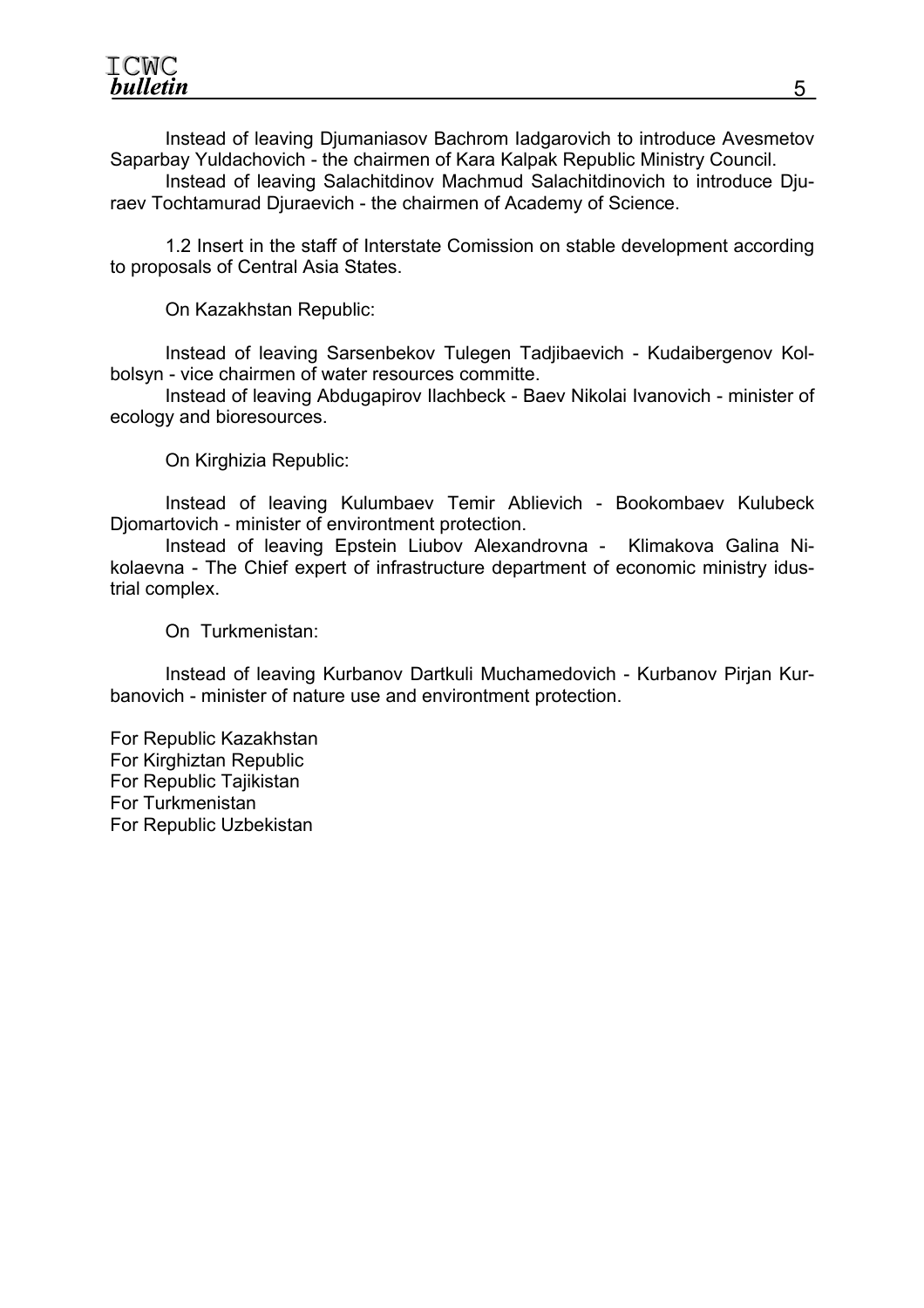#### **DECISION** of Interstate Council on problems of Aral Sea Basin

19-th April 1996 **Kizyl-Orda** 

#### ABOUT THE COURSE OF REALIZATION OF THE CONCRETE ACTIONS PROGRAME ON THE IMPROVING OF ECOLOGICAL CONDITIONS IN ARAL SEA **BASIN**

2.1. Take the information that on the preparating stage of 1-st phase of concrete action programe on the improving of ecologial conditions in Aral Sea Basin the work has been done.

2.2. To oblige the executive Committe jointly with World Bank to make more active the work on attracting of state-donors to carry out the program of concrete actions for improving of ecologic situation in Aral Sea Basin, which was adopted by Heads of Central Asia States. To inform about the work has done on the next ISC meeting. In the staff of projects working out it is necessary to foresee the creation of experemental-industrial sections, wich choice to realize jointly wich interessed organisations of Central Asia States.

Considering the experience, accumulated under development of 1-st Programme phase concrete action on improving of ecological situation in Aral Sea Basin and high scientific-technical level of local specialists, to ask the World Bank and DPUNO the next work carrying out to realize, mainly by the man- power of local specialists with attraction, of necessity, foreign consultants.

Conducting the tenders for purchase of equipment and consulting to carry out in agreement with Interstate Council execute committee.

2.3. To Execute Committee to organize the independent expertise of elalorated, in accordance with the Programme of concrete action proects and to decide the questions about experts work finance.

1) ISC coordinates with the of Central Asia States.

2) The heads of independent expertise from every state on national and regional elaboration according to Programme of Concrete Actions

To charge of ISC Excute Committee under development the Programme 1.3 to consider question about stability of Sarez-lake in Tajikistan.

For Republic Kazakhstan For Kirghizia Republic For Tajikistan Republic For Turkmenistan For Republic Uzbekistan

#### **DECISION**

of Interstate Council on the problems of Aral Sea Basin

19-th April 1996 Kisyl-Orda

ON THE ACTIVITVTY OF EXECUTIVE COMMITTEE OF ISC FOR CURRENT PERIOD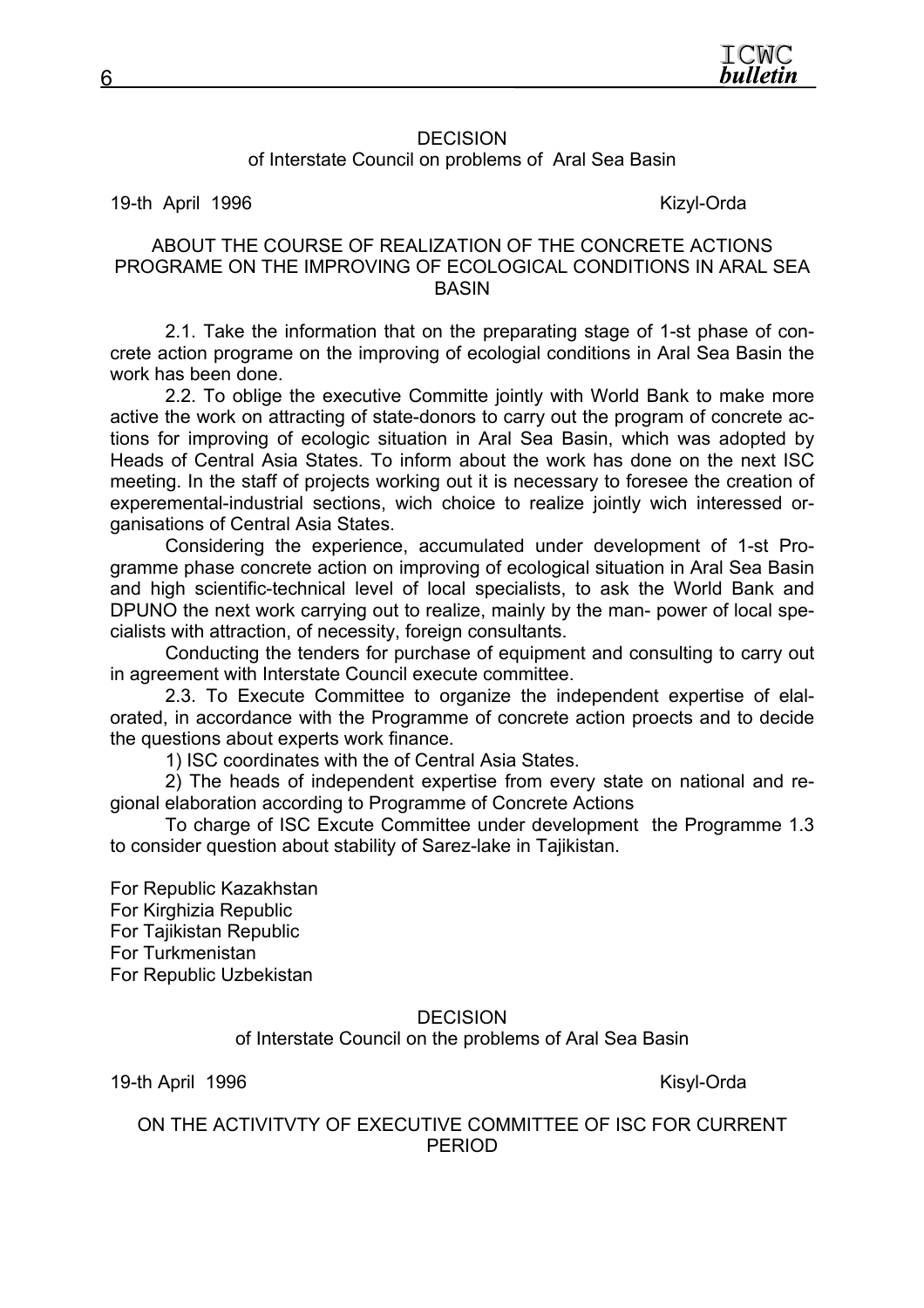ICWC bulletin

3.1. To approve of the Executive Committee activity for current period

3.2. To note that Exceutive Committee insufficiently realizes the coordination of its activity with ICWC and commission on stable development

For Republic Kazakhstan For Republic Kirghizia For Republic Tajikistan For Turkmenistan For Republic Uzbekistan

#### DECISION

### of Interstate Council on the problems of Aral Sea Basin

19-th April 1996 Kizyl-Orda

ON THE CONFIRMING OF EXECUTIVE COMMITTEE STRUCTURE, ITS BUDGET AND STAFF SHEDULE ON 1996 YEAR

4.1. To confirm the structure and staff schedule of Executive Committee within the limits of 21 men.

4.2. To confirm the Executive Committee estimate on 1996 in sums 3876997 - 3 millions eight hundreds ninety seven sums.

Rate of exchange of Republic Uzbekistan national currency on 15.03.96 to US dollar: 1=36,5 sum.

For Republic Kasakhstan For Republic Kirghizia For Republic Tajikistan For Turkmenistan For Republic Uzbekistan

#### **DECISION**

Of Interstate Council on the problems of Aral Sea Basin

19-th April 1996 Kizyl-Orda

#### CONFIRMATION OF EXECUTIVE COMMITTEE COUNCIL STATUTE AND CANDIDATURES OF COUNCILS MEMBERS

5.1. To Confirm the statute of Executive Committe Council

5.2. To introduce in staff of Executive Committee Council plenipotentiaries of states

From Kazakhstan Repubic-Kenshimov Amirkhan Kadyrbekovich. From Kirghizia Republic-Sulaimanov Muktarbeck. From Tajikistan Republic-Aslov Sirajiddin Muchriddinovich. From Turkmenistan From Uzbekistan Republic-Buranov Usman Kurganovich.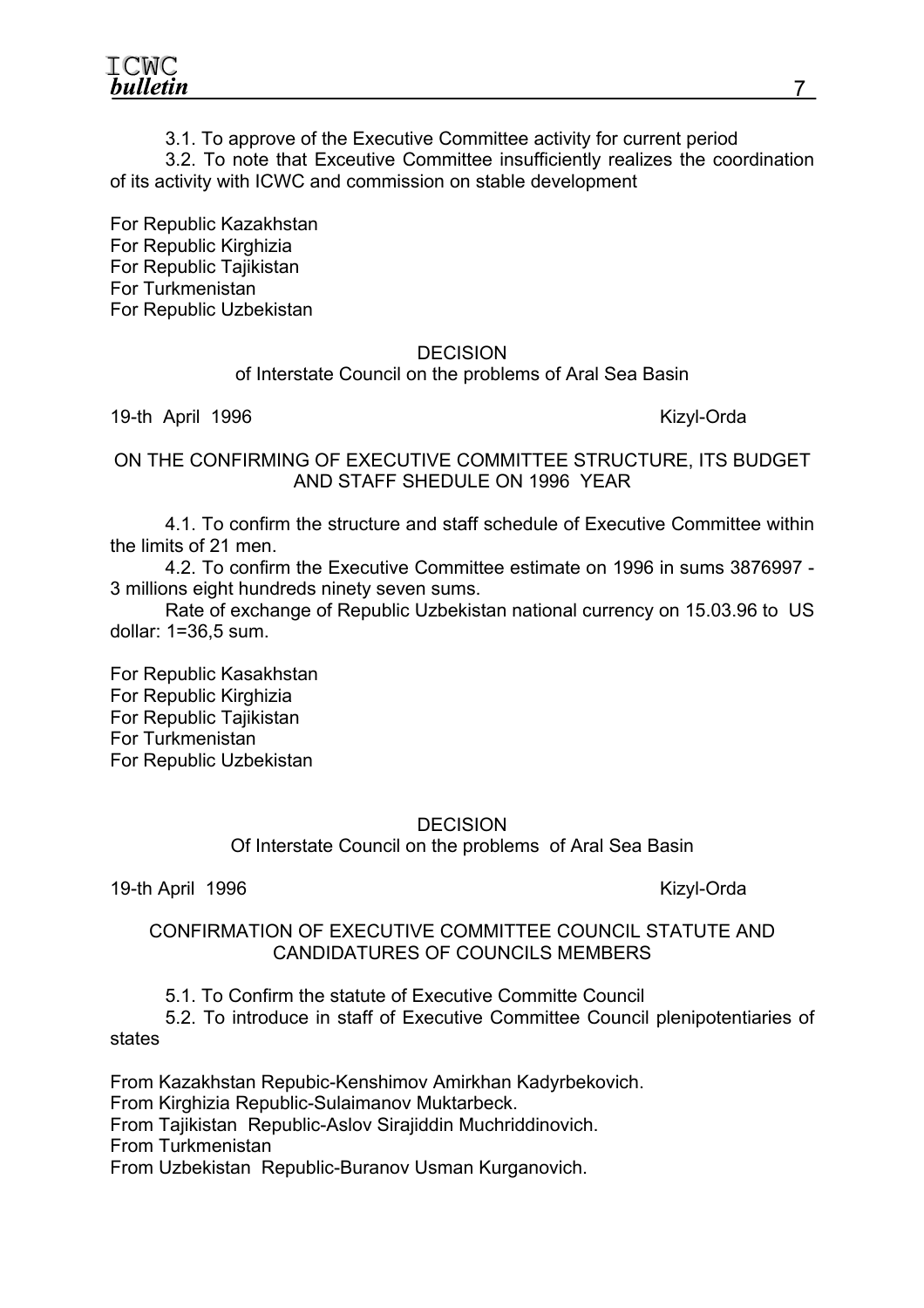

5.3. To take into account, that Usbekistan Republic Government has charged Tashkent Khokimiat to provide the members of Council with service premises and dwelling for their families.

For Republic Kazakhstan For Republic Kirghizia For Republic Tajikistan For Turkmenistan For Republic Uzbekistan

#### **DECISION**

Of Interstate Council on the problems of Aral Sea Basin

19-th April 1996 Kizyl-Orda

ON THE PROJECT OF AGREEMENT BETWEEN THE GOVERNMENT OF KAZAKHSTAN REPUBLIC, GOVERNMENT OF KIRGHIZIA REPUBLIC, GOVERNMENT OF TAJIKISTAN REPUBLIC, GOVERNMENT OF TURKMENISTAN AND GOVERNMENT OF USBEKISTAN REPUBLIC.

About the status of Interstate Council on the problems of Aral Sea (ISC) and its organisations and International Fund of Aral Sea saving (IFAS) and its organisations.

6.1. To approve in common the prepared Agreement project

6.2. To ask the Central Asia States government to bring the Agreement Project in their states parliaments for consideration by corresponding comissions and following sign by parties governments.

For Republic Kasakhstan For Republic Kirghizia For Republic Tajikistan For Turkmenistan For Republic Uzbekistan

**DECISION** 

Of Interstate Council on the problems of Aral Sea Basin

19-th April 1996 Kizyl-Orda

#### THE PROJECT OF INTERNATIONAL CONVENTION ON THE STABLE DEVELOPMENT OF ARAL SEA BASIN

7.1. To accept the information about the developed by Uzbekistan Republic MFA project of International Convention on the stable development of Aral Sea Basin.

7.2. To create the commission from representatives of Central Asia States (up to 3 men from each State) and International organisations for completing of conven-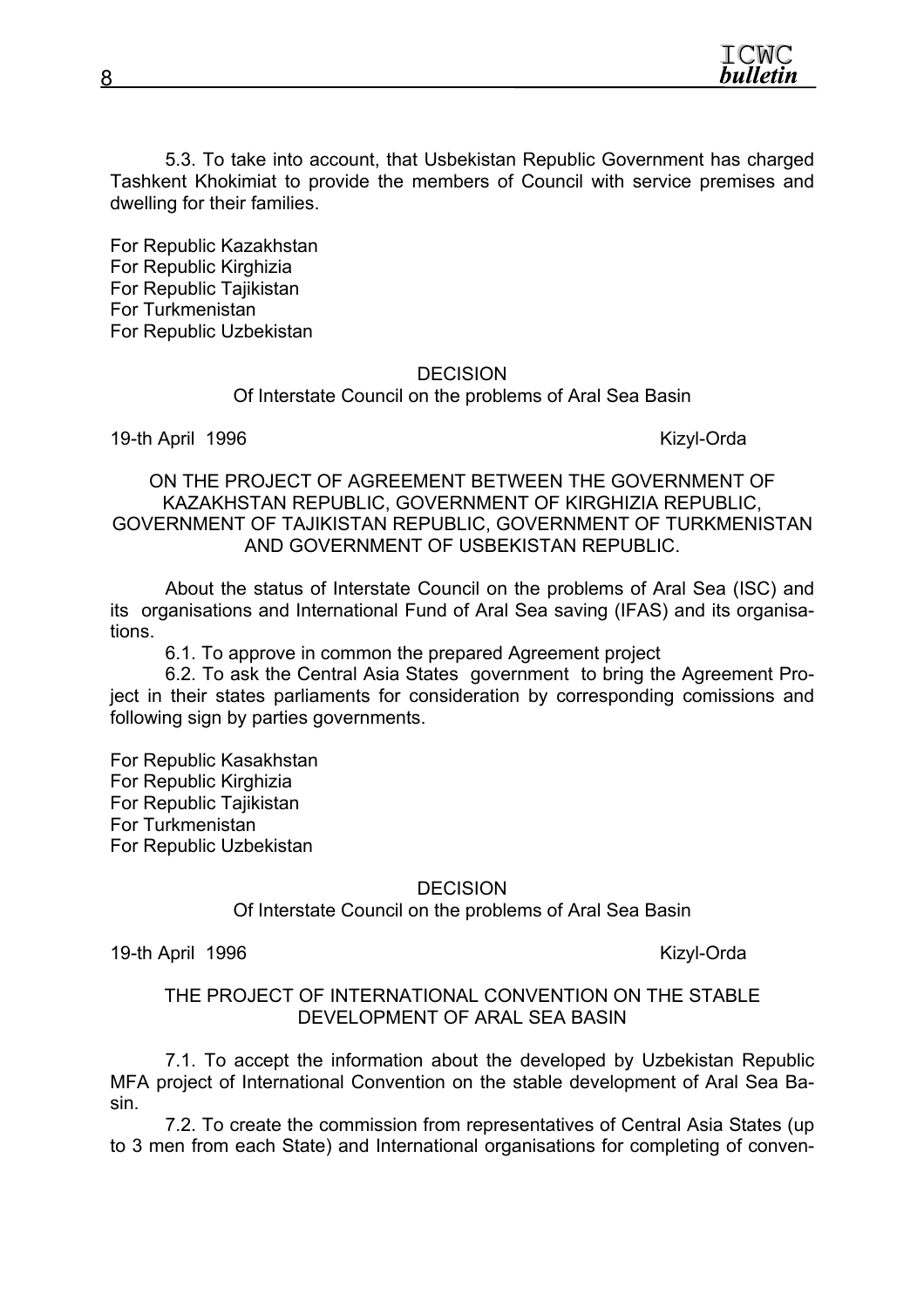ICWC bulletin

tion project. ISC Executive Committe in monthly period to coorrdinate the commission staff with the Central Asia States Governments and international organisations.

7.3. To Komission in 3 monthly period to carry the document above mentioned on the consideration of ISC executive committe council for following consideration on the meeting of Interstate Council.

For Republic Kazakhstan For Republic Kirghizia For Republic Tajikistan For Turkmenistan For Republic Uzbekistan

#### **DECISION**

#### Of Interstate Council on the problems of Aral Sea Basin

19-th April 1996 Kizyl-Orda

#### ON THE ACTIVITY OF INTERSTATE COORDINATION WATER-ECONOMY COMMISSION (ICWC) FOR 1995

8.1. To take into account the information about ICWC has carried out work for the current period.

8.2. To ask the Central Asia States governments in accordance with confirmed statute on ICWC and its organisation to charge the Ministries of economics and finances to provide the means release on their activity.

To charge ICWC to next ISC meeting to develop the order of ICWC organisation financing at the cost of Central Asia States payments in International Fund of Aral Sea rescue.

8.3. Until the confirmation of regional water strategy be influenced by ICWC adopted water-share principle, established by "Agreement between Republic Kasakhstan, Republic Kirghizia, Republic Uzbekistan, Republic Tajikistan and Turkmenia about cooperation sphere of joint management by usage and protecting of interstate springs water resources" from 18-th February 1992.

8.4. To recommend to executive committee of ICWC, creative and working groups under complete of national and regional programms of water strategy and connected with them projects to concentrate upon:

Establishment in region the limited water-consumption rates in the production of agriculture units, and industrial production; to which the states have to aspire reduction of drainage waters and use them for purposes which do not demand deep biological and chemical purifying.

8.5. Considering the exhausting of water resource in Aral Sea Basin, ICWC to secure the regulation of water consumption and also its united coordination and limiting in interstate relations .

For Republic Kazakhstan For Republic Kirghizia For Republic Tajikistan For Turkmenistan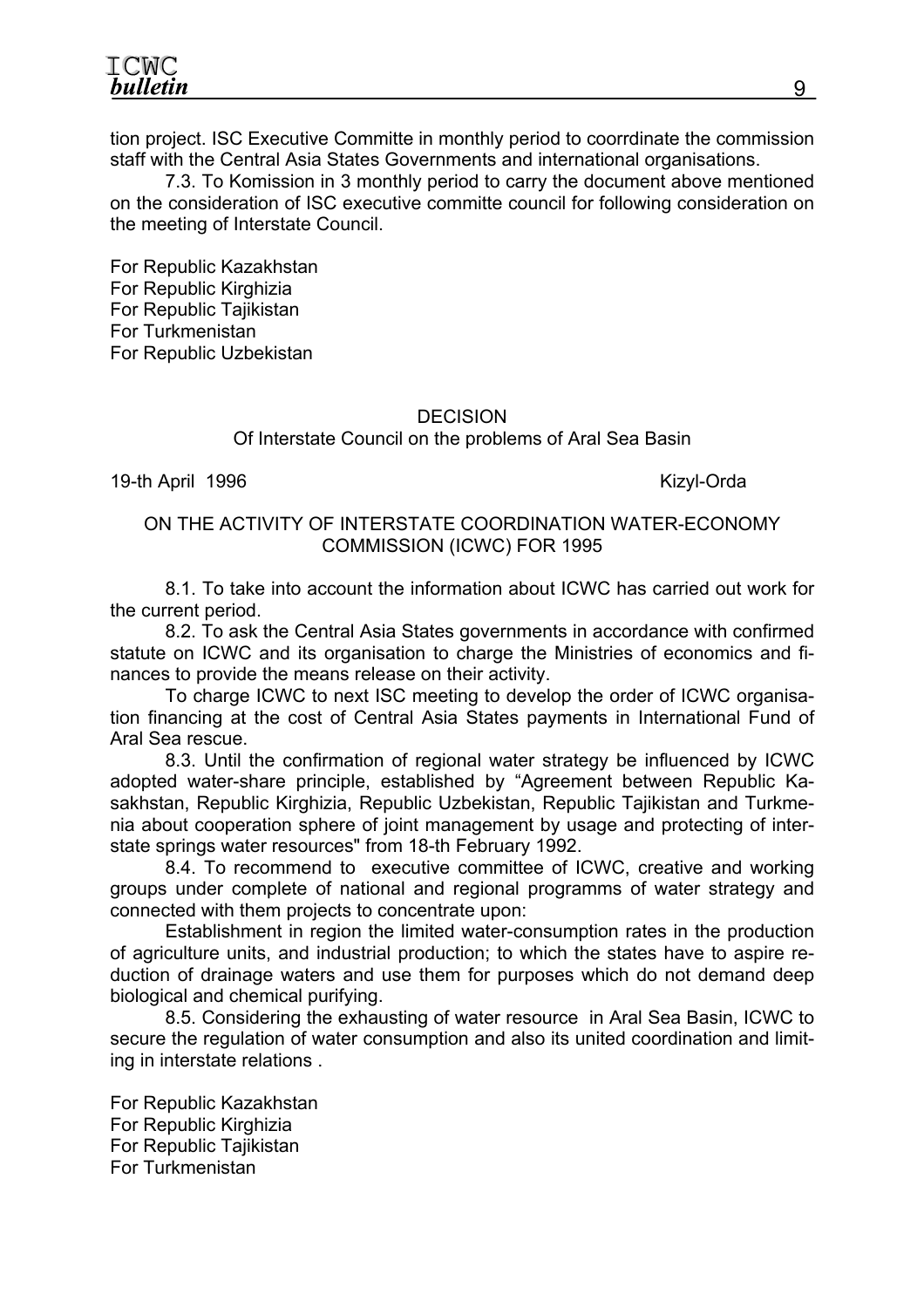For Republic Uzbekistan

#### **DECISION**

Of Interstate Council on the problems of Aral Sea Basin

19-th April 1996 **Kizyl-Orda** 

ABOUT THE WORK OF INTERSTATE COMMISSION ON SOCIAL-ECONOMIC SCIENTIFIC-TECHNICAL AND ECOLOGICAL COOPERATION (COMMISSION ON STABLE DEVELOPMENT).

9.1. To note that Interstate Commission on social-economic, scientifictechnical and ecologial cooperation (Commission on stable development) of Interstate Council on the problems of Aral Sea Basin up to now has not develop its activity, because of unsolved questions of financing.

9.2. To address in administration of Aral Fund to realize the financing of Secretariate and Research-information centre of commission from the means of International Fund of Aral Sea Saving .

9.3. Till 31-th of May 1996 to present to executive committee of Interstate Council the program of commission work on 1996-1997 years.

9.4. In accordance with Nukus Declaration the Commission on socialeconomic research-technical and ecologic cooperation rename in commission on stable development (CSD).

9.5. To introduce in Commission on stable development staff the first managers of ministries and departments on ecology and environment protect from Central Asia States.

For Republic Kazakhstan For Republic Kirghizia For Republic Tajikistan For Turkmenistan For Republic Uzbekistan

#### DECISION

Of Interstate Council on the problems of Aral Sea Basin

19-th April 1996 Kizyl-Orda

INFORMATION OF IFAR EXECUTIVE DIRECTION ABOUT THE WORKS COORDINATION BETWEEN THE EXECUTIVE COMMITTEE OF ISC AND THE EXECUTIVE DIRECTION OF IFAR AND ABOUT THE FORMING OF INTERNATIONAL FUND OF ARAL SAVING MEANS.

10.1. To take into account the information of executive director of Executive Direction of Aral Sea saving International Fund (IFAS) mr. Nurushev A.N. about the work coordination between the executive committee of Interstate Council on the problems Aral Sea Basin and Executive Direction (IFAS) as well on forming of International Fund of Aral Sea saving means.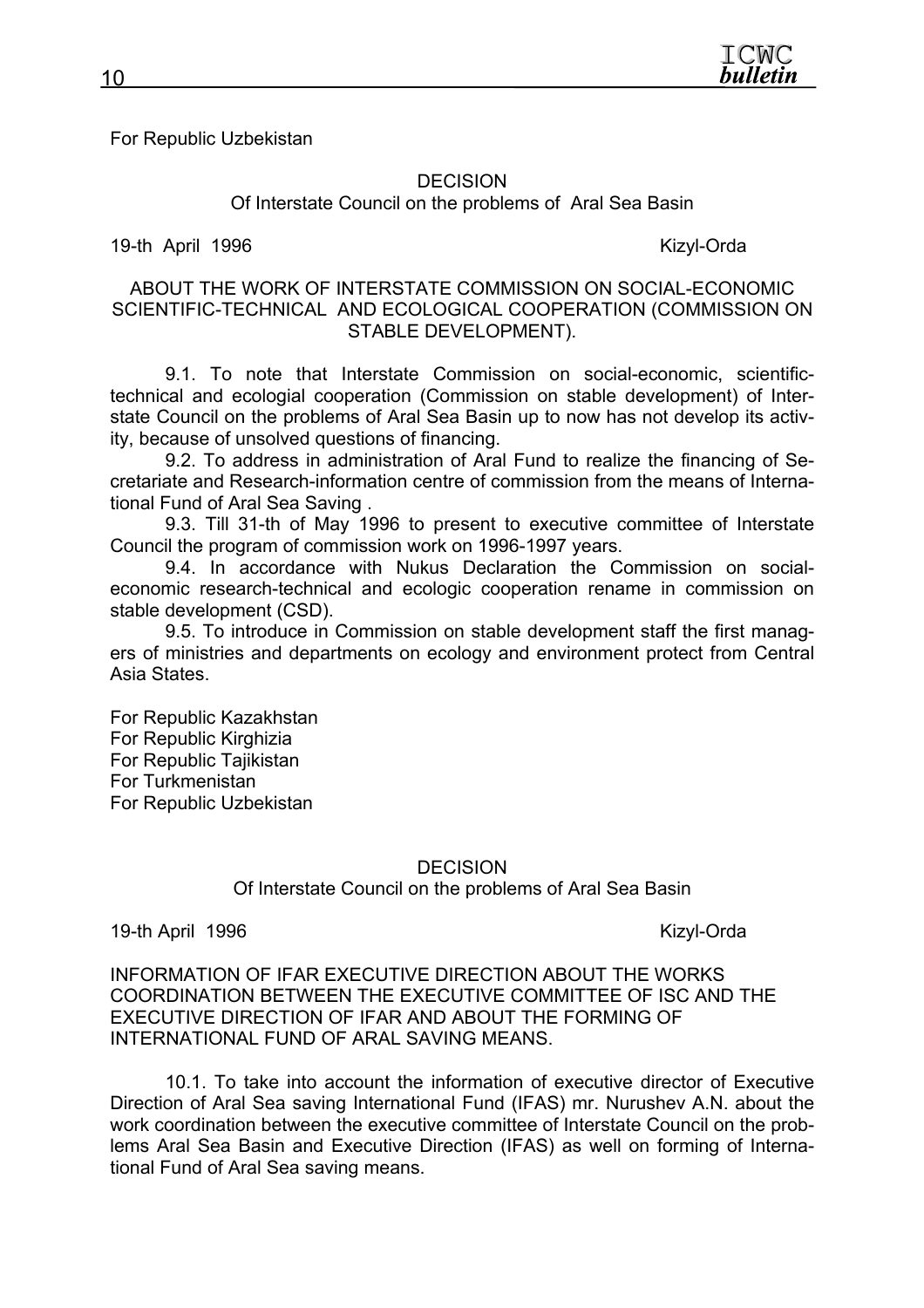ICWC bulletin

10.2. To address with request to World Bank, UNEP, UNDP, WPHO, UNISEF, UNESCO, FAO, WMO to intensify the work on attraction of financial means to decision of Aral Sea problems

10.3. Executive Direction of Aral Sea saving International Fund make more active the attraction of states-establishers means on development of concrete projects for rendering the help assistance to disastrous regions of Aralside .

For Republic Kazakhstan For Republic Kirghizia For Republic Tajikistan For Turkmenistan For Republic Uzbekistan

#### **DECISION**

#### Of Interstate Council on the problems of Aral Sea Basin

#### 19-th April 1996 Kizyl-Orda

#### ABOUT THE DISTRIBUTION OF SPECIAL GRANT MEANS ON THE MEASURES OF URGENT HELP.

1. Grant 2 million US dollars on the measures of urgent help is done: for decision of urgent needs of Kazakhstan - 35%, Kirghizia - 5%, Tajikistan-5%,Turkmenistan - 27,5%, Uzbekistan - 27,5%

Up to of new distribution order, above mentioned principle will operate.

2. Executive Committee of ISC together with IFAS till 1-st July 1998 to develop and coordinate with Sides the order of World Bank special grants distribution and the other international organisations.

For Republic Kazakhstan For Republic Kirghizia For Republic Tajikistan For Turkmenistan For Republic Uzbekistan

#### DECISION

Of Interstate Council on the problems of Aral Sea Basin

19-th April 1996 Kizyl-Orda

#### ON THE APPOINTMENT OF ISC EXECUTIVE COMMITTEE PERMANENT CHAIRMEN

To charge to the chairmen of Interstate Council on the problems of Aral Sea mr Karibjonov J.C in on week term to direct the letters to Central Asia States Heads asking them for recommendation of permanent chairmen of ISC Executive Committee candidature.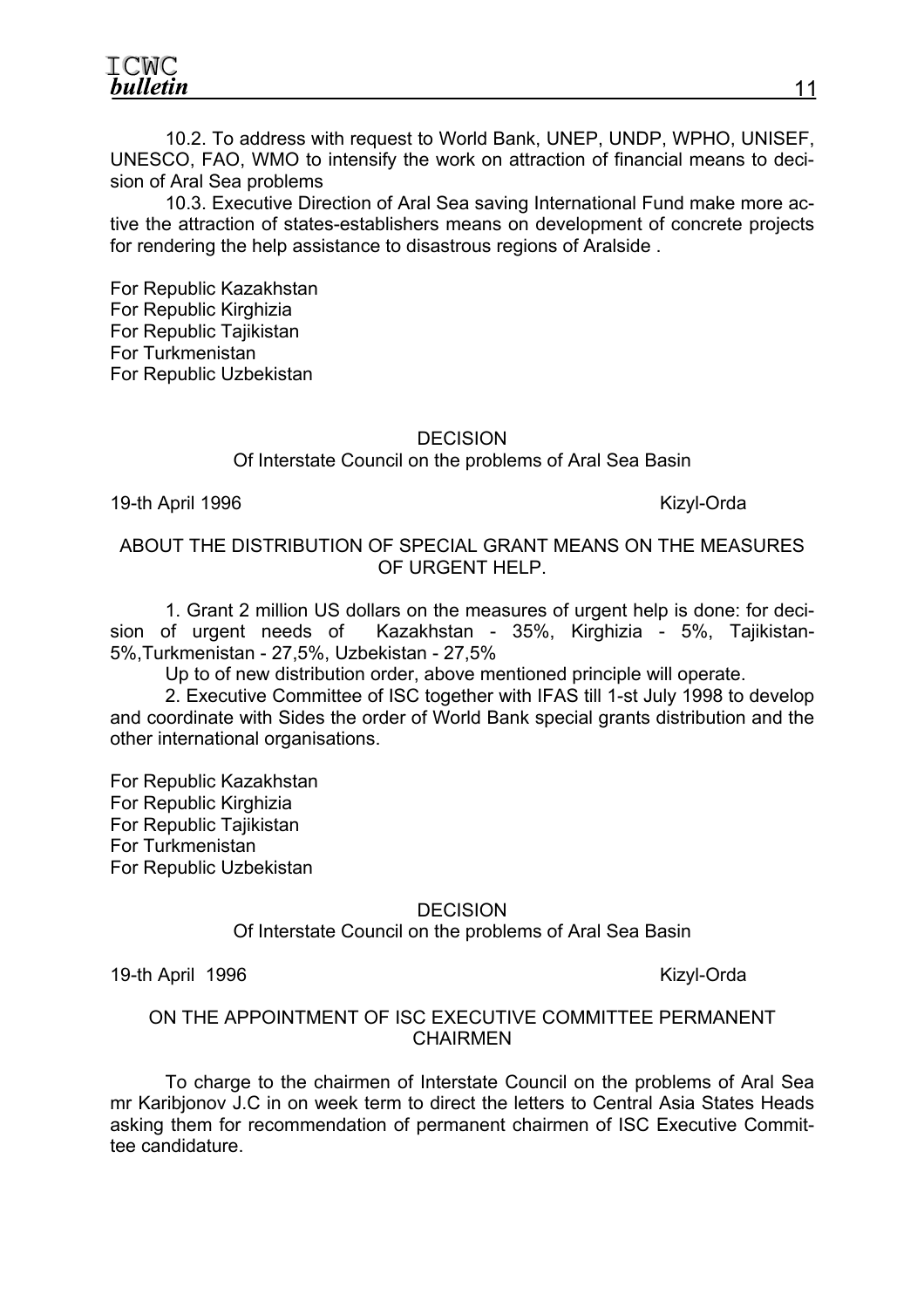

For Republic Kazakhstan For Republic Kirghizia For Republic Tajikistan For Turkmenistan For Republic Uzbekistan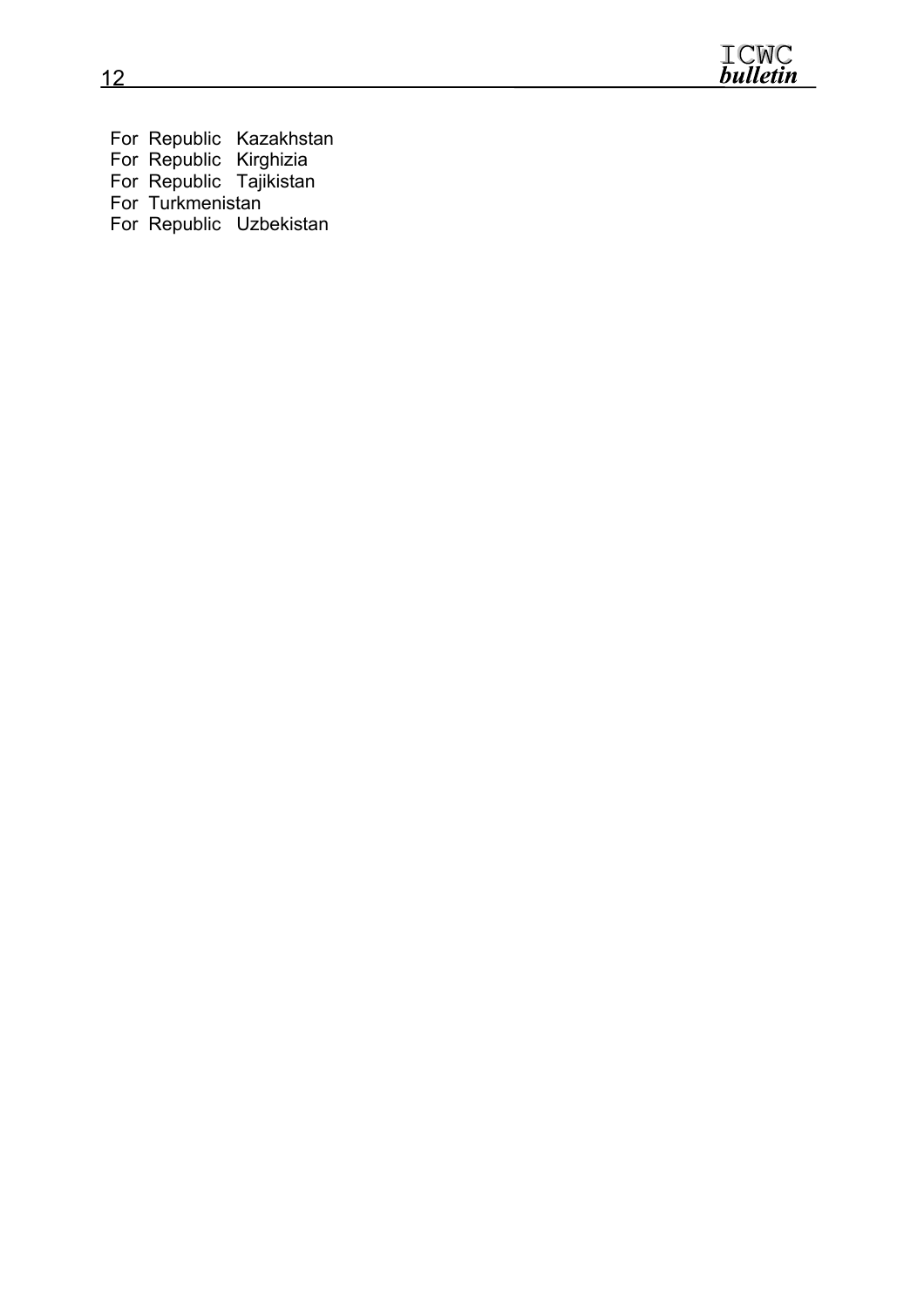## REGIONAL CONSULTATIVE MEETING IN MANILA

From 10 to 15-th may 1996 in Manila the regional consultative meeting took place, organized by Asia Bank of reconstruction and development (ABD) and devoted to trends of politics of management and development by water resources in Asia Region and Pacific.

In the conference, about 150 men participated, including from 24 regions states,10 international organisations etc. From middle Asia region 3 delegation participated: Kazakhstan (President of State Committee of water resource Sarsanbekov.T, L.N.Dmitriev, O.Medetov), Kirghizia Republic (Minister J.Beckbolatov, prof. D.Mamatkanov), Uzbekistan (Yu.Gorshkov, U.Abdullaev, M.Akzamov) and SIC ICWC prof. Duchovny V.A .

In his report in connection with Bank opening Bank President mr. M.Sato stressed, that for 30-40 past years (interval of one generations life) relative abundance of water in the world changed to relative deficiency. This in turn caused water deficit, pollution increase, competition and other ecologial pressures. Prices increase to solve all these problems lay down by hard load on ecologial development.

Meeting work passed in 4 directions:

Exchange opinions and consultations directly with countries-participants of ABD:

Attendance by Bank Missions of some countries;

Discussions with international organisation, such as WBKD, UNDP;

Open discussions inside (ABD) of some certain questions (national organising contexts, pond aspects of management, urbanisation, ecological and financial contexts).

On the meeting, some common points were formulated of ecological and social development.

1. Strategic planing of water resource development and their management on the national level has to take into account intersector and interbranch interest and also investments

2. Common guidance by water resource on the state level is carried out by administration, managing all water sector or its part. Water has the great state, social and economic importance. The state has no right to stand aside of management and development of water resource.

3. Very important that rights of property and belonging of national water resource were clearly protected in agreements and laws. It is unclear how to understand the recognition of equal rights on water, declared on all international and state levels.

4. Very important to elaborate the strategies of complex management and development of water resource as the base for grounded and legalized society demands to water.

5. We need in new models of social (state) administration which along with existing function allow to eliminate the possibilities of collision of purposes conflicting between themselves.

6. It is necessary to attract more widely for water problems decision private sector, especially in questions of building and exploitation.

7. Drawing and intensification of water-users role is necessary on the all levels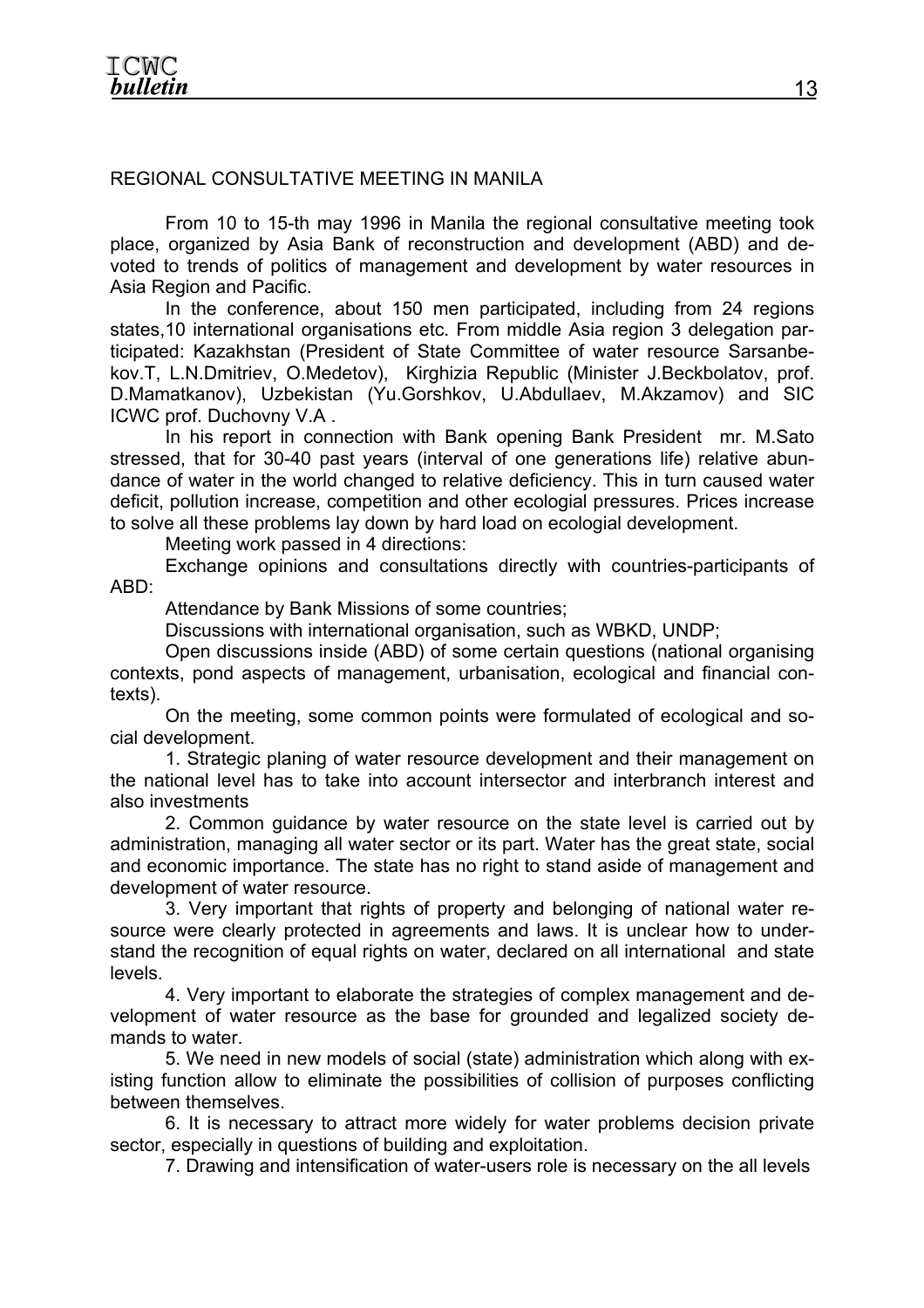on state (example Israel People Council on water, which is the social organ of Knesset, and other organs of Israel water commission).

on zonal, district and regional level-social council of water-usage, presented by common water consumption also on the level of direct water-users, their associations, unions etc.

8. The estimation of water resource every state dispose of, has to base on the allowance of all resource, local and transfrontiering, and underground, it is necessary also to remember possible resource of throw and return water.

9. Though they say a lot about the necessity of full transition to payment for water in interests of water-supply, but world experience very slightly confirms the possibility to cover all expenditures at the cost of water-users. From this point of view it is necessary to take into account and introduce special, very low percentage rates on the credits and on the loans, because USA and other countries experience shows clearly impossibility of usual credit rates.

10. In elaboration of National water strategy and separate projects it is necessary to remember the next components:

main works direction, their main point, principal policy aspects: the choice of priority criteria of development and direction: ecological and social effects and economic analysis: stability of strategy and criteria development: objects inspection: financial and human resource: system of pilot projects.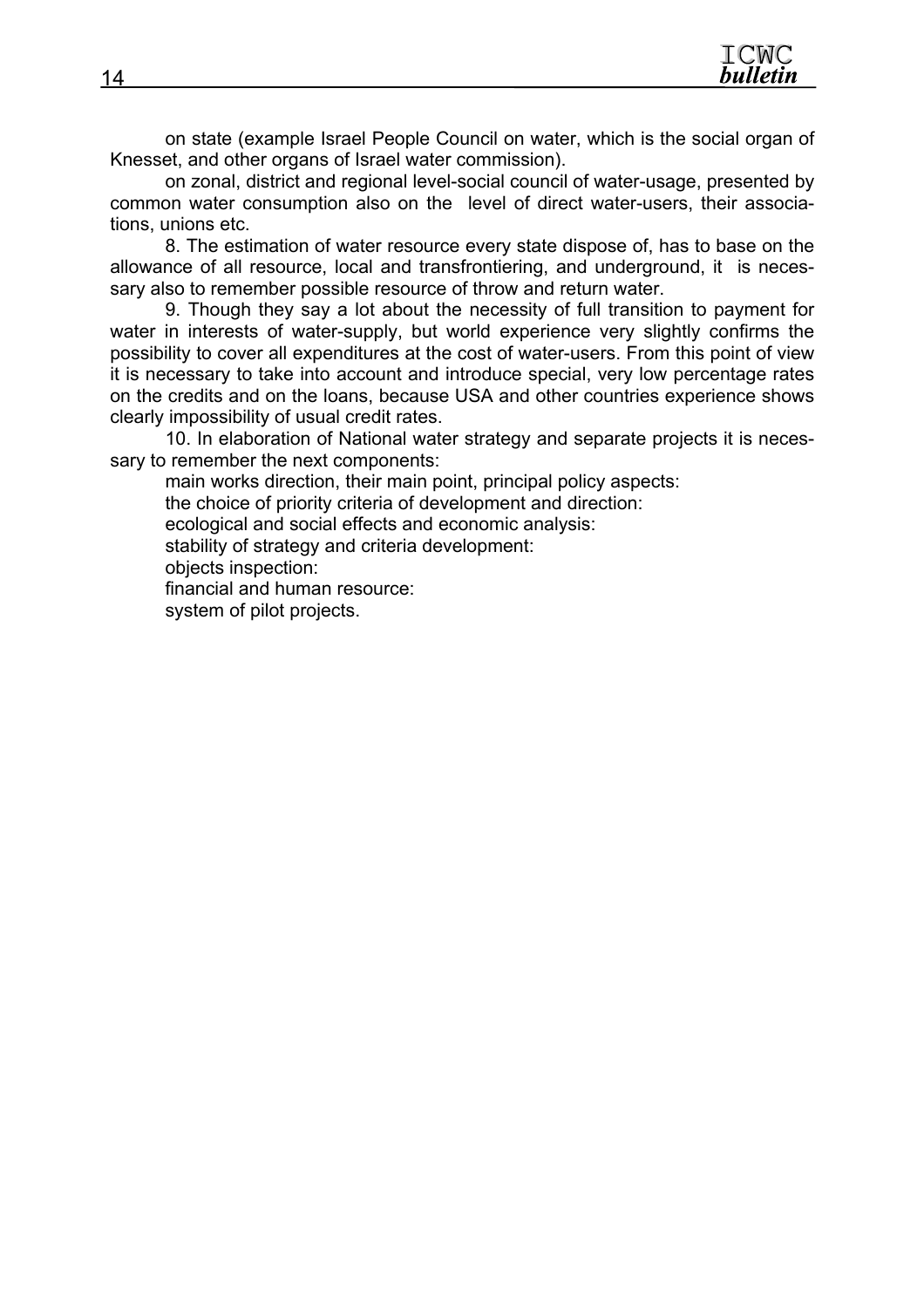#### INTERNATIONAL CONFERENCE ON CONTROLLING INFORMATION SYSTEMS BY WATER AND LAND RESOURCE

#### 29-th April 1996 **Tashkent, RIU MARII**

At present, the information on water and land resource is deconcentrated through different departments of each state (Hydrometerology, Ministry of water economy, Ministry of Agriculture etc). There are a number of department information systems which have no interconnection. Mainly they are the bases of data, created on different technological level - from paper carriers to computer high power calculators.

The scientists of Central Asia region have came to common opinion about the necessity to create united information system of complex usage and protection of water resource (IS CUWRP) of five states.

Current IS according to scientists and specialists opinion has to include the next components:

textual base of data providing collection, keeping, primary treatment of them as well as information, their simplest analysis:

geographic base of data (GIS) allowing perform the introducting, keeping, analysis visualization of cartographic and any graphic material, intercorrelated with textual base of data.

telecommunication between the deconcentrated base of data or owners of primary information:

programme providing of different problems of regional and local level to analyse and prognoses of process considered and calculation of possible technical decisions variants on controlled environment (water, land etc) to choice among them the rational and economically reasonable:

technical means, methods and ways of reliable information obtaining and its transfer from control point to its primary collection station.

International conference "Scientific substantiation and practical use of information systems controlling water and land resource" carried out in Tashkent on 29-th April 1996 in RIU MARII was devoted to exchange of views on the questions discussed.

In conference work, the specialists of Uzbekistan Republic, Russia, Kirghizia, England and Germany (WARMAP) expressed wish to participate.

On the conference 35 reports were presented on four sections:

1. Conceptual and common approaches to creation of controlling information systems.

2. The constitution of information parameters, algorithms and data bases.

3. Programme provision and models of particular problems.

4. Technical means of water-distribution management and reception of reliable information.

It was stated, that creation and development of IS CUWRG of Central Asia states is hindered by absence of standard and juridical rules and agreements for interrepublic and department information exchange, by elaborating of applied programms packets on regional and particular problems on different languages and in different, in most cases uncompatible, systems and technical means.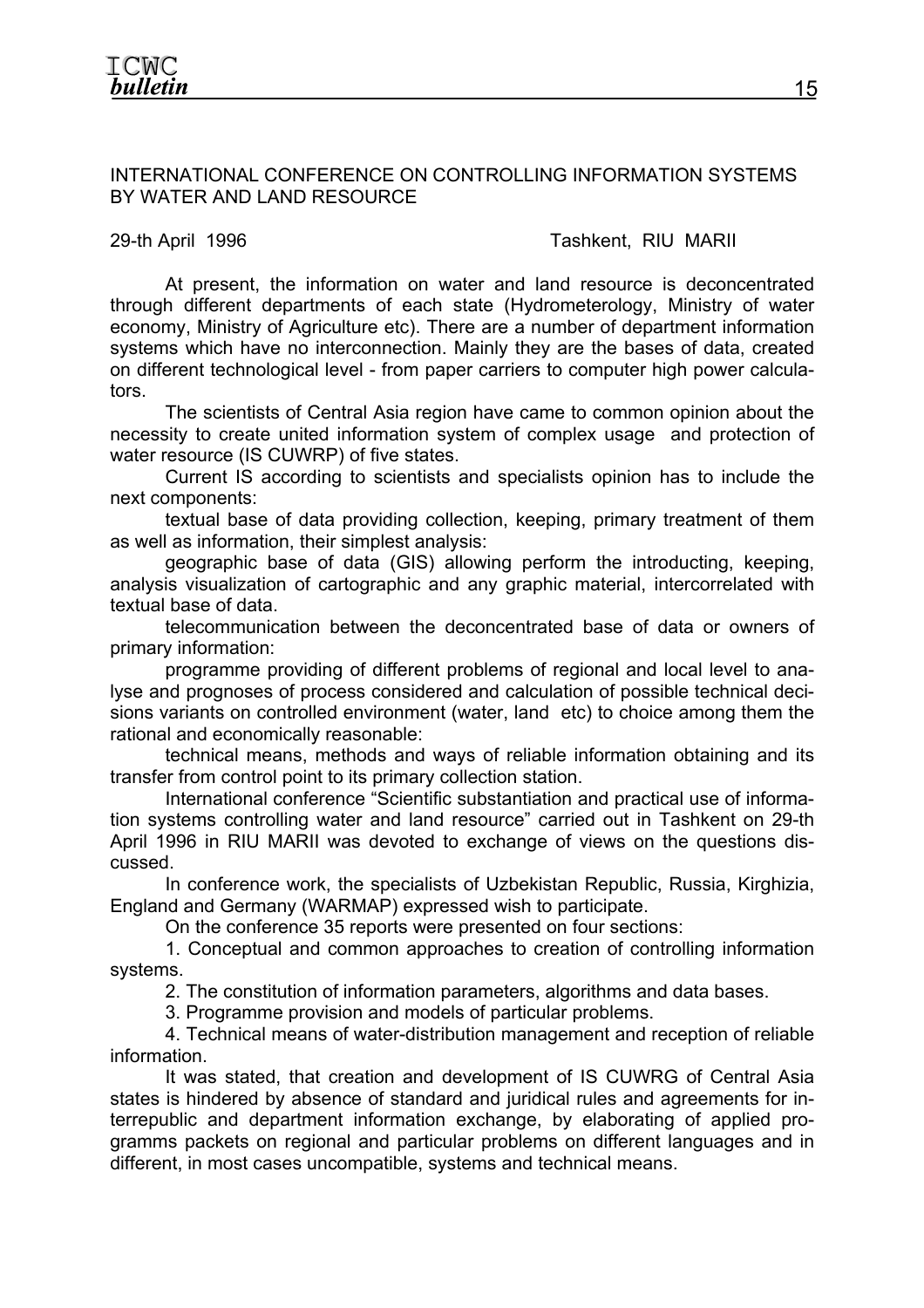

The reports presented on meeting have shown the necessity of more scientific proving of some IS CUWRP development aspects. Between them, the meeting participants singled out:

development of information model of water economy has to based on detailed investigation of regions water resources formation process, the peculiarities of management by usage and protection of water-land resources.

As the main water-consumer in region is the irrigated agriculture, for its information reflection it is necessary to develop the investigation on analysis of rich practice of regional meliorative science on the new methodical base:

on the base of study of foreign experience GIS (geoinformation systems) use, it is to develop the home school in this direction (training of native specialists, creating of native GIS or adaptation of advanced world samples to native conditions etc.)

It is necessary the new approaches to investigation in field of hydrometry, automatisation of hydrological calculations, cartography, the existing regions authority in the field of applied mathematical modelling need to be developed:

Increased attention demand new for workers of water economy scientific directions, such as nature protection, information systems, social-economic information, information on the joint with agriculture production et al.

The accumulated theoretical and practical experience in the field of water economy informatisation has to find appropriate reflection in educational programms of high and middle-technical educational institution of region, preparing the specialists of water economy.

To decide the organizing character problems, conference participants necessary:

1. To recommend the scientific-information centre of Interstate Coordinating Water Economy Commission (SIC ICWC) as a head coordinator of scientificinvestigating works for IS CUWORP

2. To charge the SIC ICWC:

to prepare the proposals for presentation to ICWC and WBD on agreement of the question of communication between regional, national and department bases of data, regulations of information exchange and perfecting of technical level of primary information obtaining and its transference:

to prepare the preposition in Executive Committee of Interstate Council of Central Asia States on inserting in Central Asia States heads meeting agenda the question about creation function of information systems.

3. To ask ICWC, Ministries of agriculture and state committees of nature of Central Asia States to address to their departments and organisation heads, as well as research and project institutes with the request on necessity of organizing, staff and financial support for creation and functioning of information systems.

4. To ask the SCST of Republic Uzbekistan and corresponding systems of other Central Asia States about supporting of regular (not less than 1 time a week) carrying out of international conferences on developing of information system in water economy of region.

5. To recommend for organisations and specialists wishing to connect on the every stage of Information system of complex use and protection of Central Asia states water resources creation and decision of regional or particular tasks of water resources prognosis and management, to perform their developments in systems compatible with ACCESS and EXEL on industrial computer IBM-type.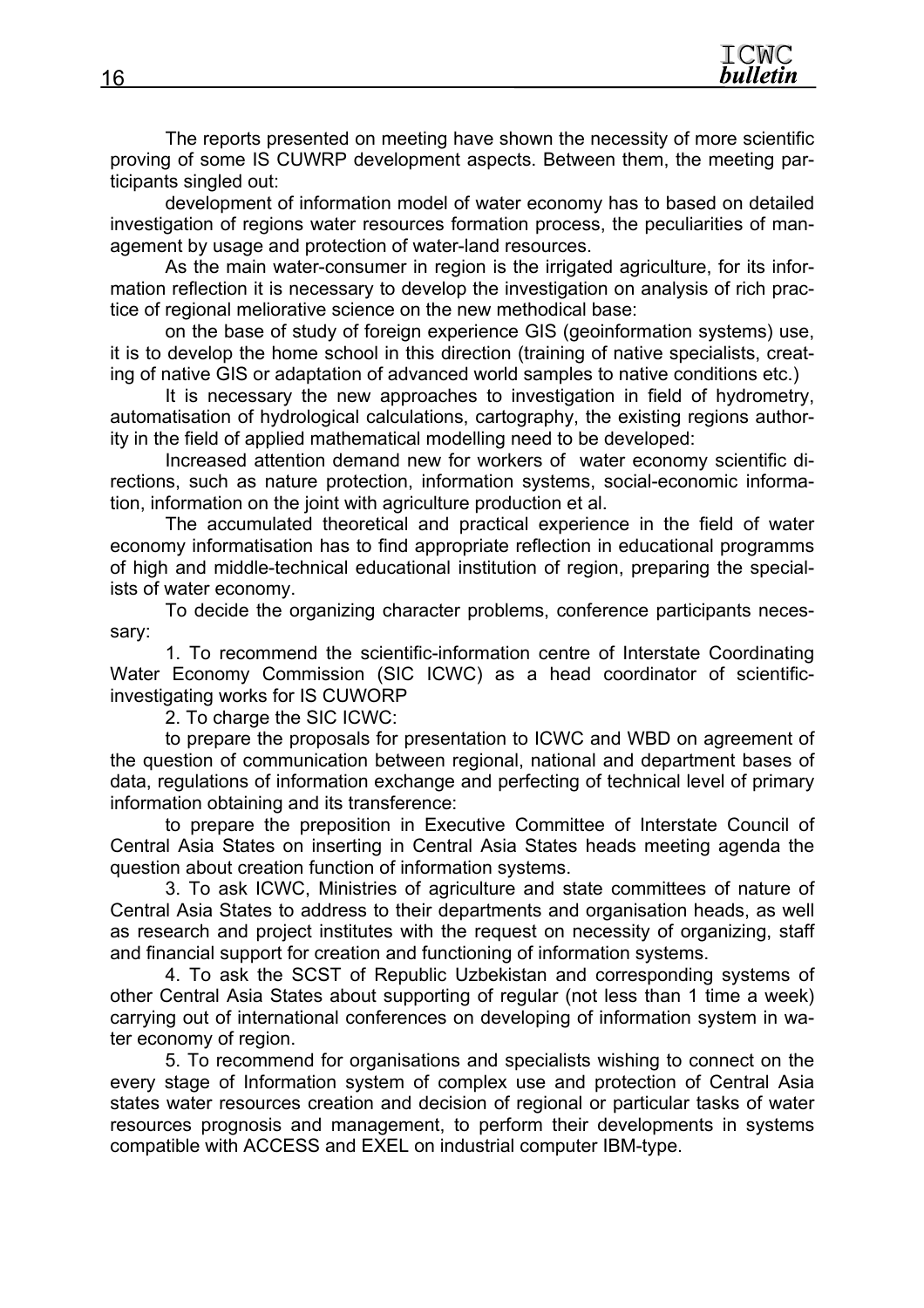### PROCEEDINGS

of regional and national working groups seminar executing the 2-nd works phase on lawful and organizing aspects WARMAP project

#### 2-3-th May 1996 **Tashkent**

Regional and national groups gathered on present seminar to discuss the work course on fulfilment of 1-st stage 2-nd phase project.

#### Agenda

1. Information on fulfilment course of regional working group technical task. Speaker Sh.H.Rahimov, the leader of regional working group.

2. Information on fulfilment course of national working groups technical task. Speakers - the leaders of national working groups.

3. Adoption of seminar decision.

Hearing the information and exchanging by opinions on all agenda questions proceeding participants decided:

1. To note, that national working groups of Kazakhstan, Uzbekistan and Turkmenistan carried out 1-st stage of 2-nd phase of works on lawful and organizing aspects of WARMAP project. National working groups of Kirghizia and Tajikistan carried out 1-st stage of 2-nd phase not completely.

2. To note, that regional working group carried out the first variants of 3 agreement:

Agreement between Republic Kazakhstan, Republic Kirghizia, Republic Tajikistan, Turkmenistan and Republic Uzbekistan on development of cooperation and elimination of interstate organisations function and protection, management and development of water resource in Aral Sea Basin:

Agreement between Republic Kazakhstan, Republic Kirghizia, Republic Tajikistan, Turkmenistan and Republic Uzbekistan on the use of water resource in present conditions:

Agreements between Republic Kasakhstan, Republic Kirghizia, Republic Tajikistan, Turkmenistan and Republic Uzbekistan on the joint planning and the use of water resources

This agreements texts have discussed in detail with allowance for all existing proposals and additions and corrections of national working group have entered in them.

3. To direct the concerted by all meeting participants the versions of three agreements in ministries of water economy of Central Asia States for agreement and corrective inserting as the preparatory stage to examination of these agreements on meeting of ICWC.

Signed:

Cordinator of WARMAP project D.Rothwell Cordinator of WARMAP project V.A.Duchovny Manager NRG Sh.Kh.Rakhimov Manager NRG Kazakhstan Manager NRG Kazakhstan Manager NRG Kirghizia N.N.Yudachin Manager NRG Tajikistan Manager NRG Tajikistan Manager NRG Turkmenistan V.P.Krochmal Manager NRG Uzbekistan U.K.Buranov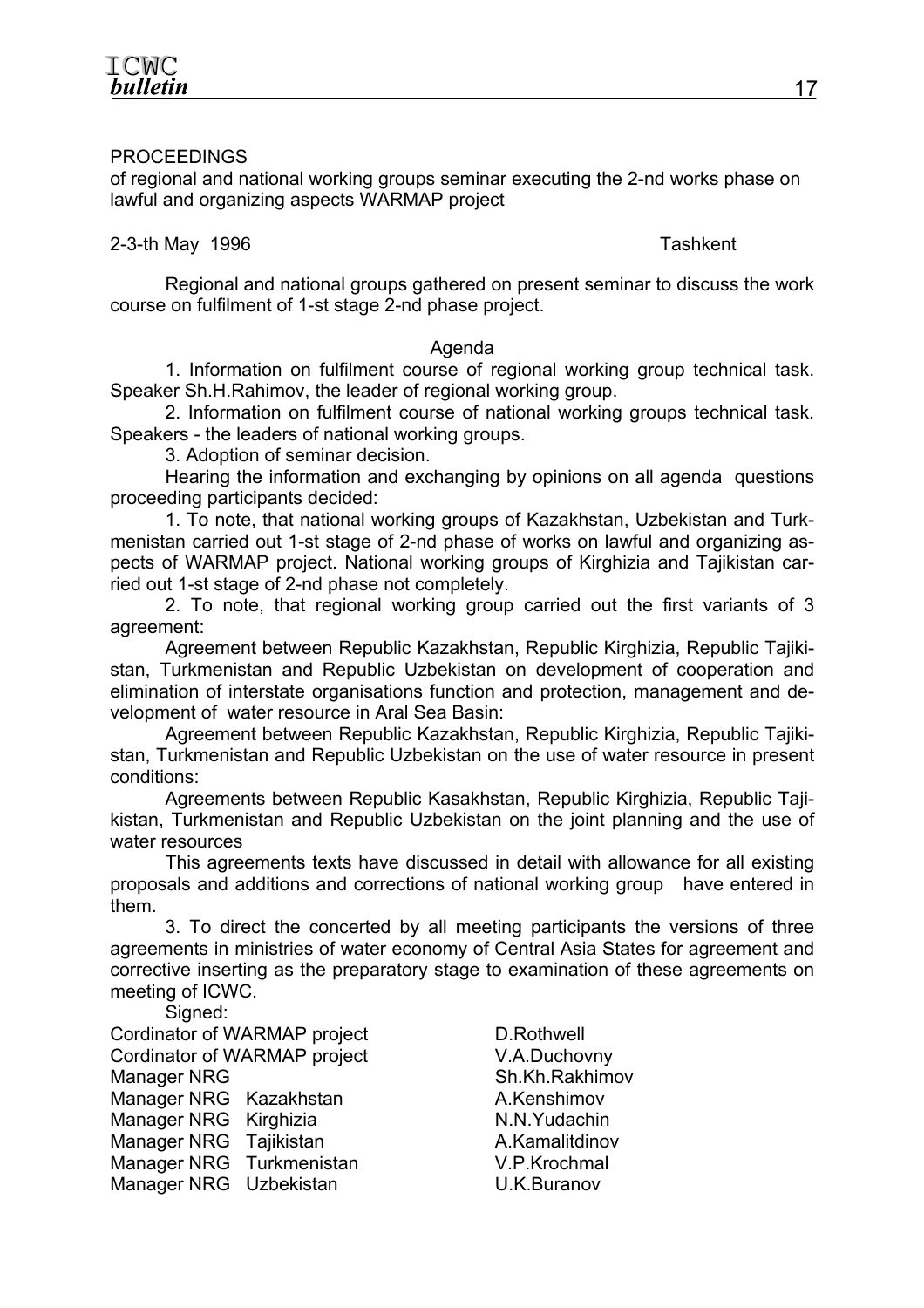

#### PROCEEDINGS

of seminar decision of the CAR states specialists participanting in development on information system WARMIS

#### 2-3 July 1996 MARII, Tashkent

An present, WARMIS is in the stage of working projecting over three blocks. Water resources, Land resources, Economy. By all republics, cordinated and present planning zones (water-economical) and economic (one or more planning unit).To national groups put up on computer the first elaboration-Reference base. Its saturation is completed.

The development of electronic forms of operative information introducing begins. In all Republics the serious problems have arose with information collection in ministries of water economy and especially in other departments.

Seminar participants, specialists on water and land resources, economists and specialist on bases of data, exchanging opinions, decided:

1. To regional group till 1.09.96 prepare the project of documents on the Republic information change. Present this packet on coordination of Republics. Until the confirming of this packet, to address to ministers-members ICWC for help in filling of WARMIS data base with constant and operative information, in first from Ministries of water economy, Hidromets and Ministries of agriculture.

2. For calculation of demands on irrigation may be recommended the FAO methods on use jointly with WARMIS for planning purposes. Till 10.07 this methods distribute to all national groups and discuss it on 20 of July on seminar by programme1. In course of this programme accepting by all Republics, to ask WARMAP to find means for FAO method adaptation in every republic.

3. Taking into consideration the conncetion between underprojects 4 and 2 to consider necessary to charge regional group jointly with task-manager S.Gann and K.Nee to determine the place of data on programme Wufmas in common WARMIS base of data and pick out the necessary means to include these data in IS. Also group presents recommendation about the connection between dotted WUFMAS data and data of regional character.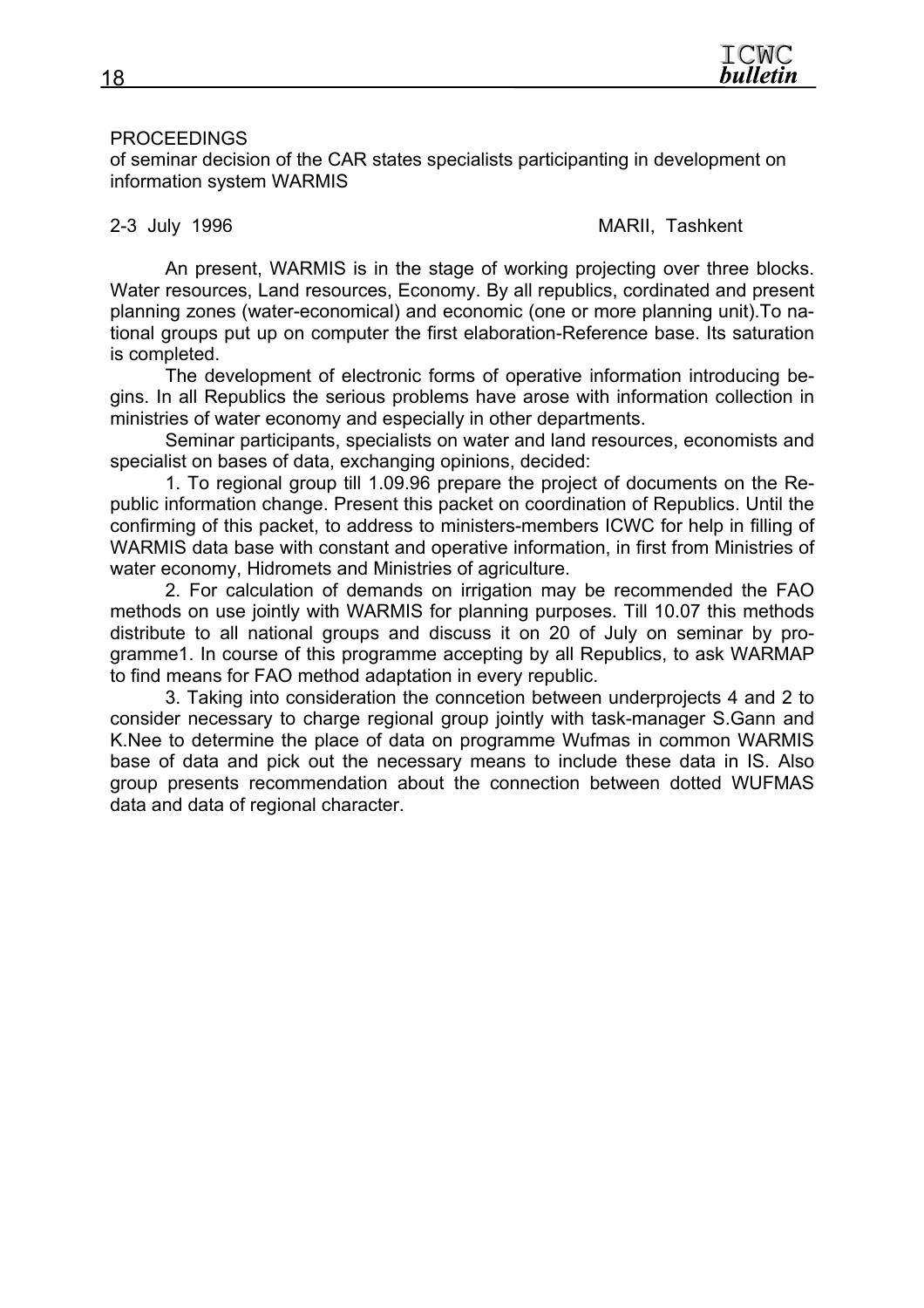# **ICWC**<br>**bulletin**

# PROCEEDINGS of Meeting-Seminar of creative group on the programme 1.1

Settl. Boztery, Kirghizia 22-25 July 1996

## THE LIST OF SEMINAR PARTICIPANTS

| Antonov Vadim Igorevich               | General director of PU "Waterproject<br>member of Uzbekistan MWE board |
|---------------------------------------|------------------------------------------------------------------------|
| Afanasenko Lev Borisovich"            | GEP, institute "Kirghizgiprowatercon                                   |
| Bekenov Alek Esembecovich             | Chief of deportment, the member of                                     |
|                                       | Kirghizia MM and WE guard                                              |
| Duchovny Victor Abramovich            | Director of SIC ICWC, programme co-                                    |
|                                       | ordination                                                             |
| Zemliannikov Alexandr Vladimirovich   | Chief-ingineer of Institute                                            |
| Ikramov Rakhimjan Karimovich          | General Director RIU MARII                                             |
| Kasymov Abdukarim Kasymovich          | Tajik branch of SIC ICWC                                               |
| Kipshakbaev Nariman Kipshakbaevi      | The member of creative group                                           |
| Krochmal Victor Petrovich             | Vice-chief-ingeneer of "Turkmengiprowa-                                |
|                                       | terecon"                                                               |
| Malosiev Renat Ismailovich            | The chief of department of "Kir-                                       |
|                                       | ghizgiprowaterecon"                                                    |
| Mamatkhanov Dushen Mamatkhanovich     | Director of IWP (Academ.Sci) of Kir-                                   |
|                                       | ghizia                                                                 |
| Nasyrov Nabi Kasymovich               | General Director of RIU TajNIIGiM                                      |
| Obezov Amangeldy                      | The chief of office the member of                                      |
|                                       | Turkmenistan Ministry of water econ-                                   |
|                                       | omy board                                                              |
| Petrov Georgii Nikolaevich            | Director of "Tajenergoproject institute                                |
| <b>Pulatov Abbas Ganievich</b>        | The manager of editorial-publishing                                    |
|                                       | department SIC ICWC                                                    |
| Rachmatilloev Rakhmonkul Rachmatillo- | Director of TajNIIGiM institute                                        |
| evich                                 |                                                                        |
| Rohtvel Jeff                          | Coordinator of WARMAP project                                          |
| Saparov Bairam Saparovich             | Director of IWP Academ.sci of Turk-                                    |
|                                       | menistan                                                               |
| Sarbaev Telman Sarbaevich             | Director of insti-                                                     |
|                                       | tute"Kirghizgiprovodkhoz"                                              |
| Sarkisov Moses Michaailovich          | Director of institute "Turkmengipro-                                   |
|                                       | vodkhoz"                                                               |
| Sokolski Yuri Ivanovich               | The chief of technical office MWE of                                   |
|                                       | Tagikistan                                                             |
| Turgunbekov Ermek Turgunbekovich      | Vice-minister of water economy of Re-                                  |
|                                       | public Kirghizia                                                       |
| Fino                                  | The chief of WARMAP project group                                      |
| Khamidov Makhmud Khamidovich          | Director the "Syr-Daria" BWU                                           |
| Khamraev Najim Rachimovich            | director, academic of UAA WPI of Us-                                   |
|                                       | bekistan                                                               |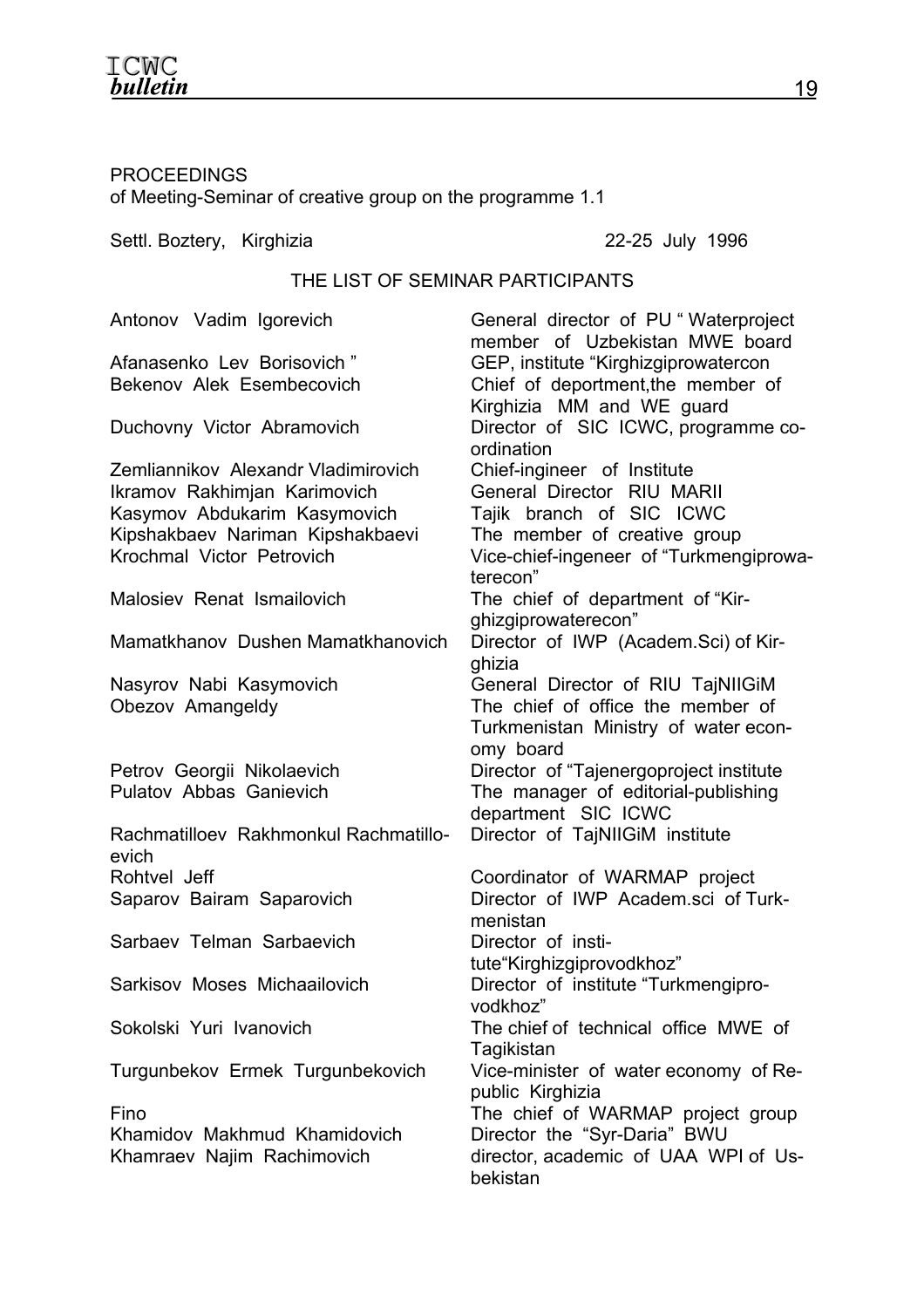Shapiro Albert Mozelevich Chief-specialist SIC ICWC

Shapp Onno **collalorator of WARMAP** project Yudachin Nikolai Nikolaevich The chief of technical office of Kirghizia ministry of water economy

Agenda:

Monday 22.07

Speech with the greeting of first vice-minister of water economy of Kirghizia Turgunbeckov Ermek Turgunbeckovich Greeting and announcement of seminar works order of the seminar organizer, Kirghizian giprovodhos director Sarbaev Telman Sarbaevich

Current condition of works on Aral Sea problem and programme 1 importance, speaker Dukhovny V.A

Discussion of technical tasks on 2-nd stage of 1-st working phase, speakersauthors of TT

Tuesday 23.07

Coordination of TT final variance of national groups, speaker-Chief-specialist of SIC ICWC Shapiro A.M

Discussion on the coordination of questions of 2-nd stage works conception "Pilot project", speaker Dukhovny V.A.

Method of works on preparation Pilot projects TEB in programme WARMAP, speakers Ikramov R.K , Rothvel D.

Wednesday 24.07

Suggestions for stable development Commission on development of demands to water strategy. speaker Khamraev N.R.

Development and coordination of technics of transfrontier waters estimation, speakers Mamatkhanov D.M Sorokin A.I

Thursday 25.07

Criteria of water resources use. Correlation of economic and juridical aspects of water strategy, speaker Dukhovny V.A.

Discussion of proposals TG 3 according to works plan on 2-nd stage of programme 3.1.

Development of common terms vocabulary in application to common water strategy, speaker Antonov V.I.

About the method of water-use estimation on regional level speaker Dukhovny V.A.

Notes on T3 (TT) of programms 1.2 and 1.3

Friday 26.07

Information on ICWC and SIC ICWC, speaker Dukhovny V.A 1. Over the V.A Dukhovny report the participants have noted: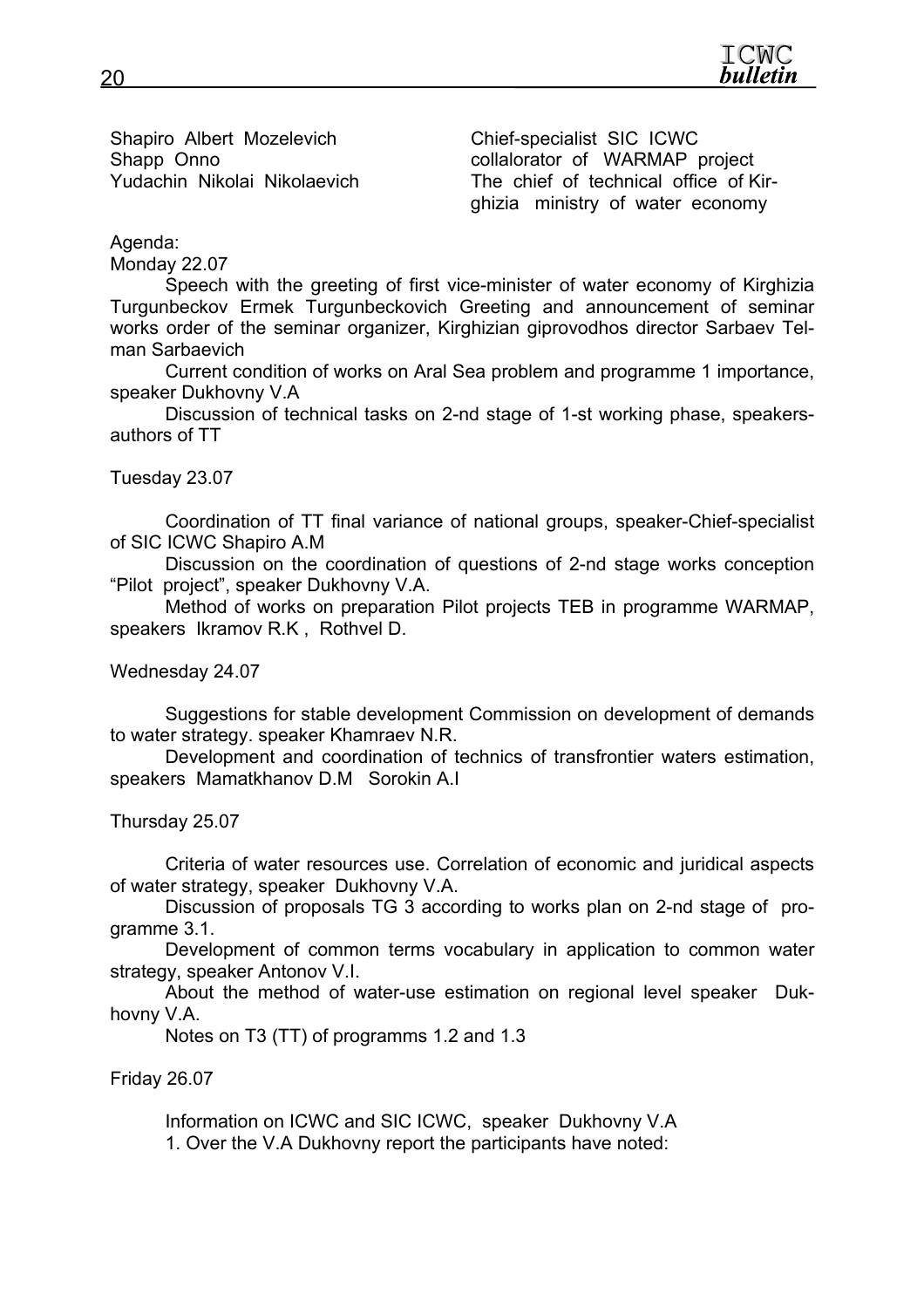1.1. At present, to decision of question by World Bank about the use of Dutch confidence fund on preparation TT II stage, I phase and on the works of transition period, has arose on further works continuation by programme 1.1, althong as comparing with continuous finance order, fulfilling by European Union, the long period of correlation practically hinder the successful notion of regional water strategy fulfilment as main programme of the "Plan of concrete action on decision of Aral problem" at the same time practically the TT working out well forestalled even the conclusion of treaty between the Executive Committee and creative group, aside from finance opening.

1.2. To charge the coordination (TG) V.A Dukhovny jointly with ISC Executive Committee to prepare the answer on Dutch MFA commission conclusion, noting its right and at the unsatisfactory coordination of programms ES and 1 of Aral programme, inattention to the problem of Aral water-consumption etc. At the same time, to give attention of TG-1 members on necessity more wide attraction of SIU to work TG (and to development them they are not developed) and to programme as a whole.

1.3. To ask the ISC Executive Committee to bring to the end the mechanism of other programme coordination with TG-1.

1.4. To charge SIC ICWC and ISC Executive Council to distribute the final text of "Main regulations of regions water strategy" to all interested organisations, both governmental and not governmental and by all means to give the publication in press of all CAR fife states.

2. Approve the presented TT on the 2-nd stage 1-st phase project taking into account of additions and notes. To ask all executors of TT to present the corrected text till 10-th of August this year to programme coordinator. On the base of questionnaire to determine the priorities of regional water strategy subprogrammes.

3.To agree with final text of national subprogrammes regional strategy TT bearing in mind the necessity and development of that or other aspects, depending on national features.

4. To consider the presence of two WBRD notes, about the pilot projects (mr Lenarts A) which, in significaut degree differ from the direction of pilot projects, put in "Main regulations of regional water strategy", the members of TG-1 till 15-th of August to examine the note project on "Pilot project", presented by V.A Dukhovny and give notes, proposals and corrections about it for official presentation of TG-1 official opinion to World Bank.

5. By report of mr Rothveld, Fino, Ikramov about the main stages of pilot projects TEB substantiation, the next decision has been accepted:

5.1. TT proposed and instructive materials of task on two types pilot projects TEB preparation - magistral and intraeconomy network of irrigating agriculture to take to execution.

5.2. National coordinators to 29-th of July to complete the NWG forming and to determine the general coordinator of both themes for pilot project on agreement with ministries interested.

5.3. To 30-th of August to prepare the account with proved objects choice to pilot projects type 1 and type 2 by one for every republic, which have to be officially correlated from the side of republics MAE and MMWE according to stuff and finance possibilities, with share republics participation (50%).

5.4. To 15-th of September to present the account objects for pilot project in order to regional group and project WARMAP coordinators will be able TT on previ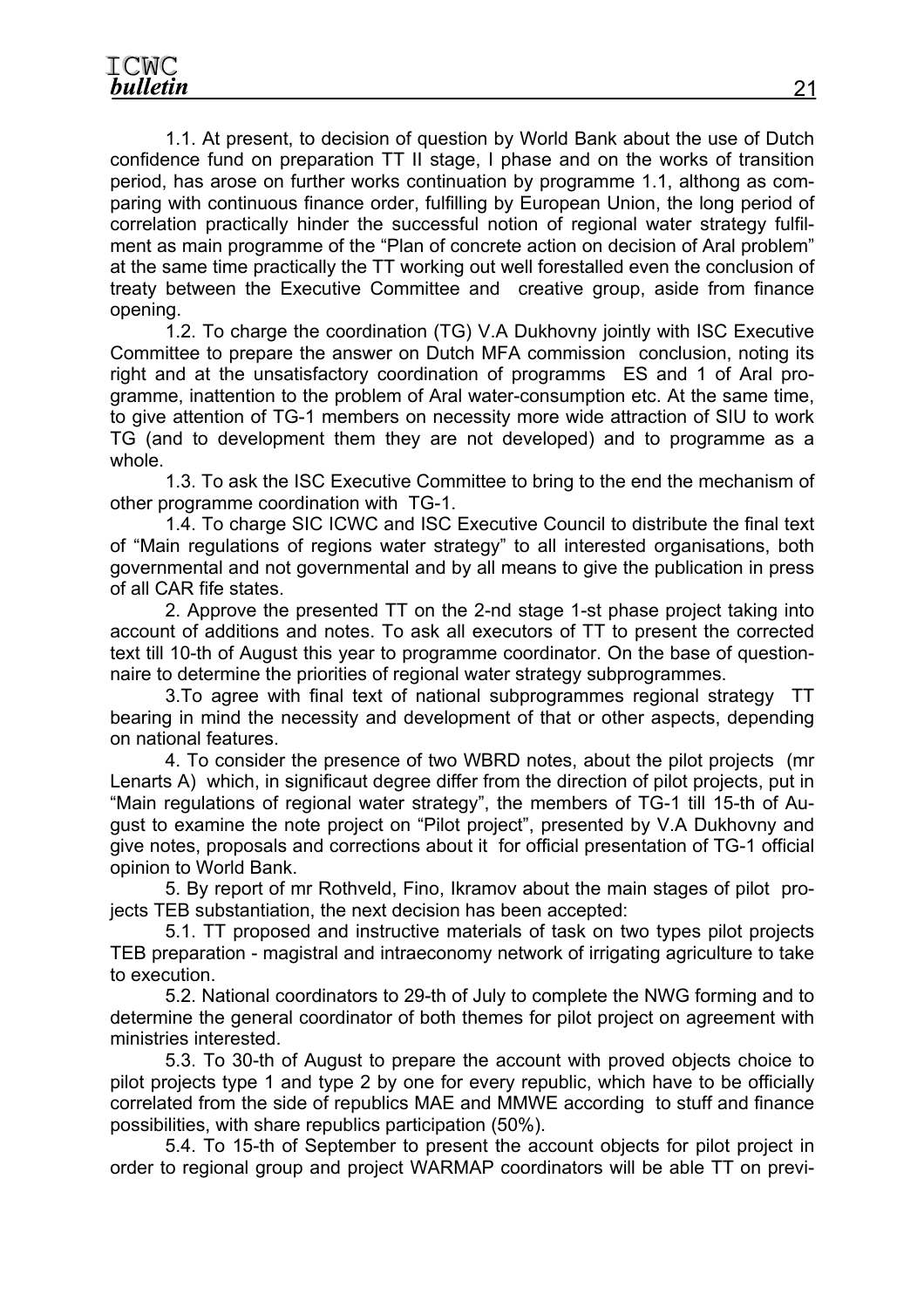ous TES of these objects for presentation in European Union till 15-th of October 1996.

6. By report of N.R Khamraev, to agree with note text of "Proposals for Stable Development Commission". To charge programme coordinator jointly with Executive Committee to direct this note in CSD (acad. Babaev A.G.) on behalf of SIC and TG to ask the Executive Committee of ISC to organise the joint meeting of CSD and SIC ICWC under the guidance of Executive Committee for developing of common works plane by fulfilment of "Plan of concrete action on sanitation ecology and consolidation of social-economic situation of Aral Sea Basin".

7. Discussing the report by D.Mamatkhanov and V.I.Sokolov "Development and coordination of transfrontier and local national water estimation method" based on the necessity of clear determination of object, sphere and volume of management and planning by interstate systems for sake of relief of the interstate water economy organs practice, the participants have decided:

7.1. To approve the main report theses, treated in account on subcontract 24.6

7.2. The object of common management, control and planning of Interstate Water commission and its organs are the transfrontier waters in accordance with coordinated definition on Chimkent meeting TG-1. On the base of water-economy balance the volume of located transfrontier water resources is established, with distributed and used as in interest of nature and participating states. In this case every state may disposes of its drain portion at its discretion.

7.3. Taking into consideration the peculiarities of forming and transformation of transfrontier waters in basin bound, to determine as the international sphere of scpre by monitoring information and control the systems of transfrontier waters, including water-collection and served areas on which they are formed, distributed (including for nature needs). This systems divided on objects of direct BWU management and objects which are under the action of coordinated regime and volumes of use and transfer of water under one of states direct management. In this case water volume, used on influx is included in coordinated volume of distributed water for the side given.

7.4. In this connection, in the next work on strategy to establish the distinct distribution of transfrontier water sphere objects on information and control zone and zone of direct management. In this case, the joints (volves) of interstate management have to be determined and in future, the clear parameters of drain resource transfer conditions by quantity and quality from national to interstate systems.

7.5. Transfrontier underground basins have to be the object of joint analysis, confirming and reserves distribution, licensing, control and determination of measures for preventing the damaging water action on neighbouring states territory.

8. The coordinators TG-1 report "Criteria of water resource use and coordinating of economic and juridical aspects of water strategy" to accept for information and thinking over V.A.Dukhovny to develop the approaches proposed and distribute to TG members for internal discussion.

9. D. Mamatkhanov expressed the indignation by repeated working out of TT or the programmes 1.2 and 1.3 after their confirmation on meeting in Sary-Agach one year ago and also unattraction him as curator of these programmes from TG to TT working out.

V.A Dukhovny explained, that TT revision was made by ISC Executive Committee in connection with demand on new task-manager from World Bank about the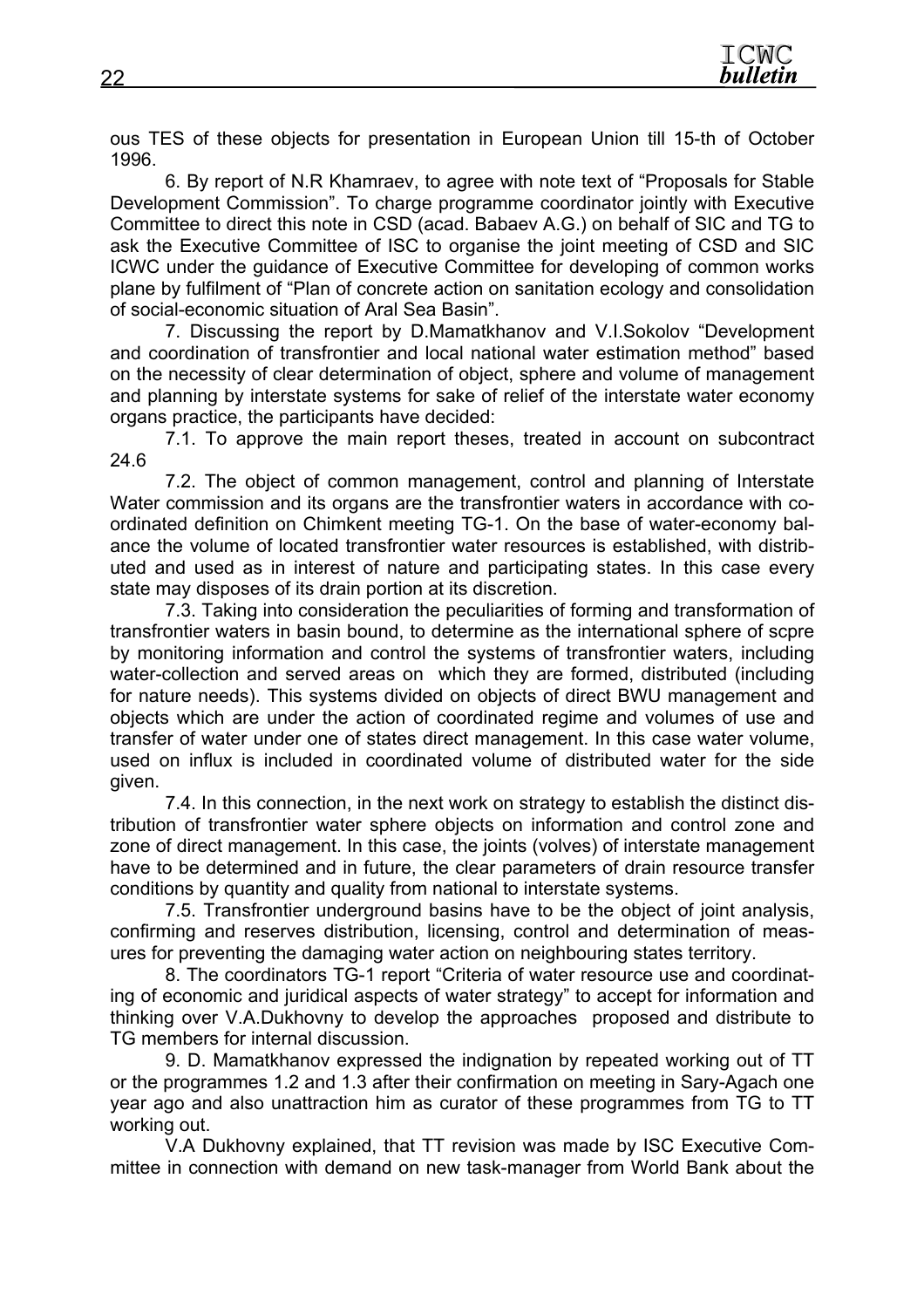TT working out taking into account the proposals of 5 energetics ministries regional organisations. ODY of Central Asia presented the powers from all energetic ministries and departments and jointly with AS "HydEP" introduced some changes in that of TT which, on TG-1 message were prepared by SIC ICWC collaborators V.A Skrylnikov and Kaiumov O.A and TG coordinated.

By meaning aspects of TT the speaker has no remarks. Some remarks are presented by Tajikistan.

With allowance of these remarks TT on the programmes 1.2 and 1.3 consider as repeatedly coordinated. To message to mr.Skrylnikov V.A and Kaiumov O.A to introduce in them the changes in accordance with notes.

10. By V.I Antonov report the decision was adopted:

the title "Slovnik" to change for "The list of terms, notions and definitions in questions of management and protection of water-land resource suiting to Aral Sea Basin";

to regional working groups taking into account of mr.Antonov V.I remarks reconsider the list presented, throwing out of it, generally known terms and leaving only that of which may have different information;

this list to limit by 1000-1500 terms (200-300 terms on every group);

to group the terms by subject subdivisions.

11. By V.A Dukhovny report about water-consumption estimation method on regional level:

to agree with preposition to adopt FAO method as the base for development of united regional water-consumtion rates. Every national group, using its existing nature observation and approbated rates may to organize the adaptation of FAO rates to their conditions and selection of corresponding coefficients;

Take into consideration that water-consumtion rate on regional level had to form the foundation of water use criteria, water-distribution principles, water-economy balance, mathematical modelling, water-saving estimation etc, to ask МBRR at the pioneering financing of this themes in accordance with TT by the programme.

12. To note that the presented accounts draft on programme 3.1 prepared by TG-3 duplicates in many aspects the programme 1.1; besides there are duplications inside the programme itself. In this connection to consider reasonable to reconsider work plan on II step of I phase and exclude from the programme the questions of social-economic status of water economy objects, the creation of united information system, the building of pilot water-measuring stations, identification of underground basins, international legislation, economic mechanism and legislation on water questions, decrease of specific water consumption decrease of returned waters, as containing in programme 1.1 and WARMAP.

13. The meetings participants ask the Executive Committee of ISU to address to World Bank and EC with the request, except the payment to local staff to pay also overhead expenses in the rate 25% to compensate the expenditures where they carry out these works (telephone talks, faxes, amortisation and service of premises, use of equipment and instruments, archives and other services).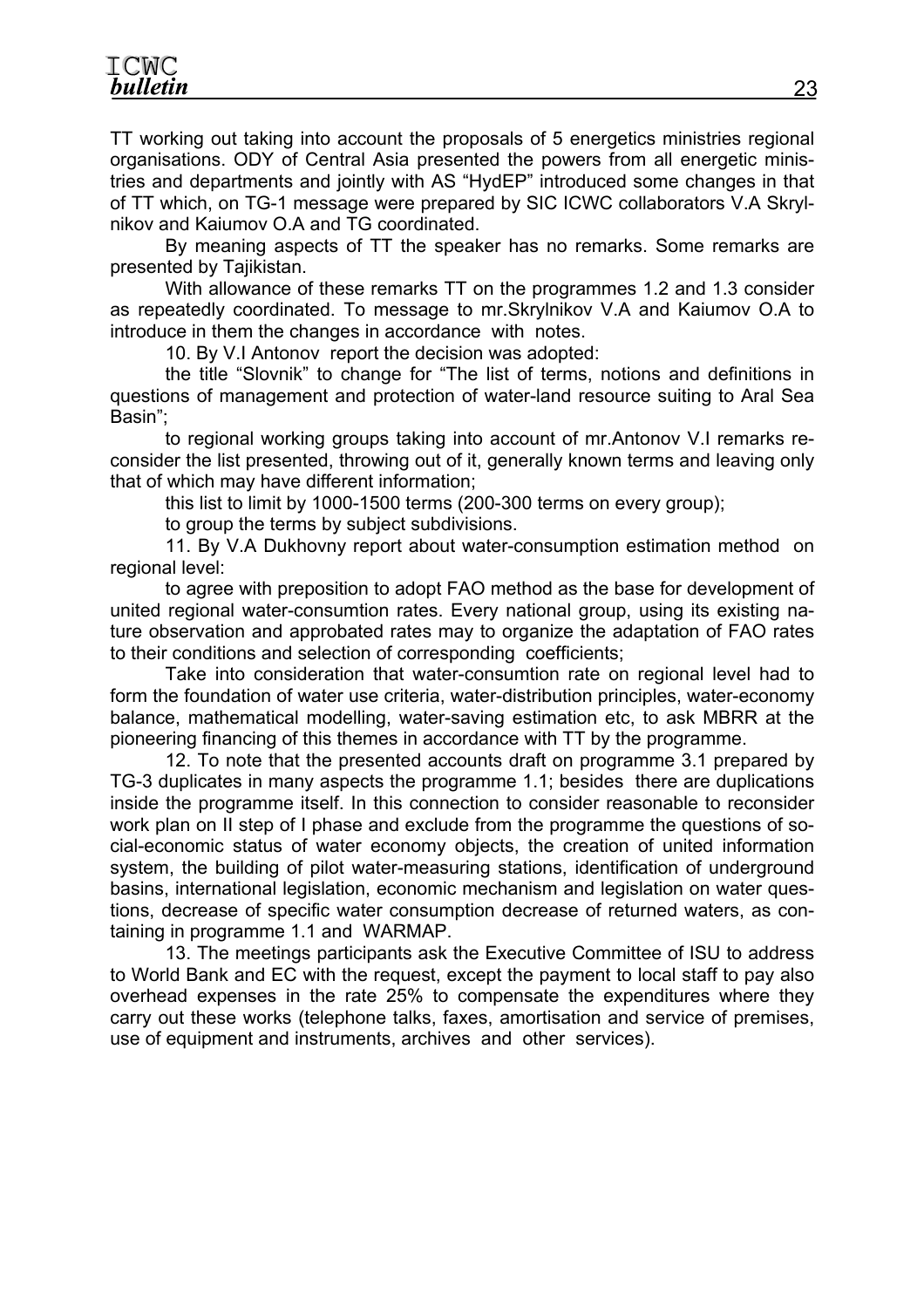#### INFORMATION REPORT ABOUT THE MEETING OF TECHNICAL WORKING GROUP ON PRICE-FORMATION IN WATER-USE

21-29-th of June 1996 in Medeo (Kasakhstan) the meeting of technical working group on water-use took place, with participants of experts from five republics of Central Asia region and invited experts from USA. The meeting was conducted by USA Agency on international development USAID in the limits of project on natureprotection politics and technology (project-NPP).

Meetings aim discussion of paid water-use condition in region, methodical approaches to price-formation in water-use with attraction of foreign experts. To work out the price policy in water-use in course of transition to paid water-use in Central Asia region states and to acquaint of local experts with foreign experience of water quality management and price-formation policy in water-use.

On the meeting collective speeches of Central Asia regions experts on the problems of price-formation in water-use and transition to paid water-use were discussed the experts group (d-r Mamatkhanov D, d-r A. Kenshimov, d-r K.Shavva, d-r V.Bolotov, d-r O.Niyazov and d-r A.Rafikov) devoted their speeches to scientifically proved methods of price-formation in water-use.

To problem of price-formation in course of transition to paid water-use devoted their collective speech d-r V.Dukhovny, d-r M.Pinchasov, d-r N.Nosirov, d-r I.Umbetaev and d-r M.Sarkisov.

The reports discussions were concentrated on such questions as the creation of economic mechanism in irrigated agriculture and in other branches of water-use, state politic of Central Asia countries on the question of transition to paid water-use, analysis of paid water-use experience in Central Asia methodic Republics, conception of expenditure compensation in course of rendering of the water-economy service to agricultural water consumers, water price as the resource.

Foreign experts made the reports on economic policy in the field of water quality and water-use management (d-r Robert Anderson, d-r John Keet, d-r David Mckoln) to compromises in irrigation-energetic water-use (d-r Richard Brauning), price-formation policy in water-use (d-r John Keet) experience management by demand and water-users association part in installation of paid-formation in water-use (d-r Michael Boyd).

In this reports the strategic instruments of economic management by water quality and water-use compromise under establishing of dams and reservoirs exploitation regimes, methodical aspects of price-formation in water-use were discussed.

#### 6-TH INTERNATIONAL ICID SEMINAR "DRAINAGE AND ENVIRONMENT"

#### 21-29-th April 1996 Lubliany, Slovenia

The seminar was organised by International Commission on irrigation and drainage (ICID, President Dr.Shahrizaila bin Abdullah, Malaysia) in close cooperation with three working groups(WG) ICID:

1. WG on drainage (Dr. Daniel Zimmer, France)

- 2. WG on environment (Dr.Wayne O, Deason, USA)
- 3. WG on water-use (Dr.Luis S. Pereira, Portugal)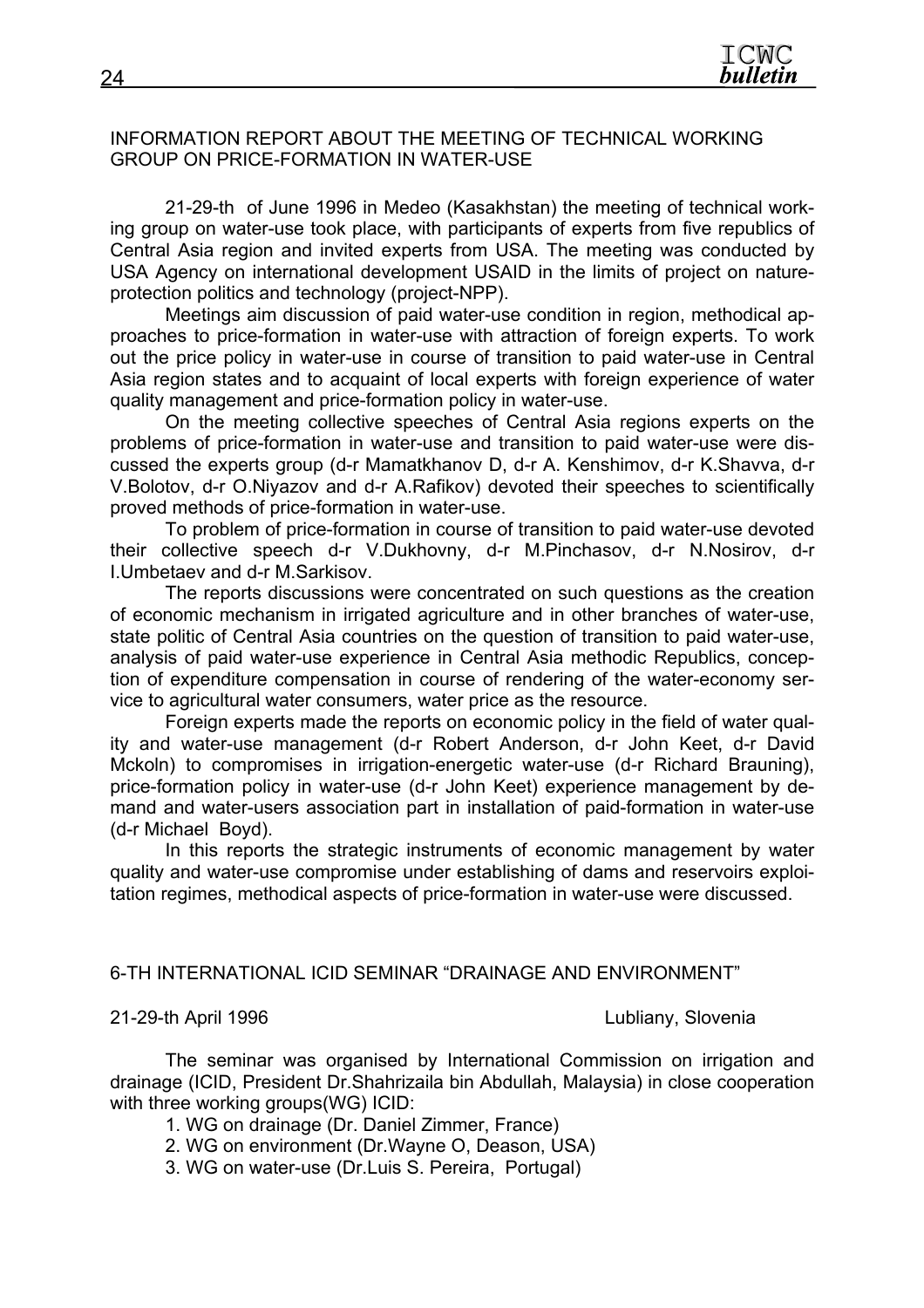and National Committee ICID in Slovenia (prof. Dr.Brane Maticic)

The participation of Central Asia States representatives on seminar with the purpose of more deep acquaintance on the internation level of professionals in the field of irrigation and drainage with the problems of Aral Sea Basin and region on the whole was organized by EC ISC and SIC ICWC under financial support of World Bank (P.Withford, World Bank, USA).

The seminar consisted of 5 main directions:

Theme 1. Drainage effect on Hydrology and soil indices:

Drainage effect on hydrological regime;

Drainage of saline soils;

Influence of drainage outlet;

Drainage and systems of outlet cleaning

Use of CAD and GIS in designing and management.

Theme 2. Drainage effect on ecosystem:

Optimal management by ground water level;

Improvement of outlet formation conditions;

Negative drainage influence on waterlogged soils;

Construction and management by ecological drainage systems.

Theme 3. Social-economic aspects and public health.

Theme 4. Drainage and agricultural production:

Integrated approach;

Influence of field conditions on crop capacity;

Drainage and irrigation;

Re-use of drainage waters;

The questions and methods of drainage waters distribution;

The question of peat soils;

Theme 5. Special technical session on the problems of Aral Sea.

The composition of reports, presented on seminar was the next:

| Theme | Papers amount | <b>States</b> |
|-------|---------------|---------------|
|       | 38            |               |
|       |               |               |
|       |               |               |
|       | 38            |               |
|       |               |               |

The general report on seminar presented mr.Burt Schultz (The Netherlands) on the point "drainage and environment", where noted the increasing in all the world the tendency, connected with the necessity of complex development of irrigation infrastructure taking into account of ecology factors.

On theme 1. Main report-William R. Johnson (USA) "Drainage influence on hydrology and soil features."

The report were presented connected with: desalination of clay soils (K.P.Groen, The Netherlands): influence of underground water management on soil biochemical composition (R.S.Kanwar, A.Melvin, P.K.Kalita, M.S.Mirijat, USA); importance and role of drainage in biologic purification systems (L.Vemes, Hungary); man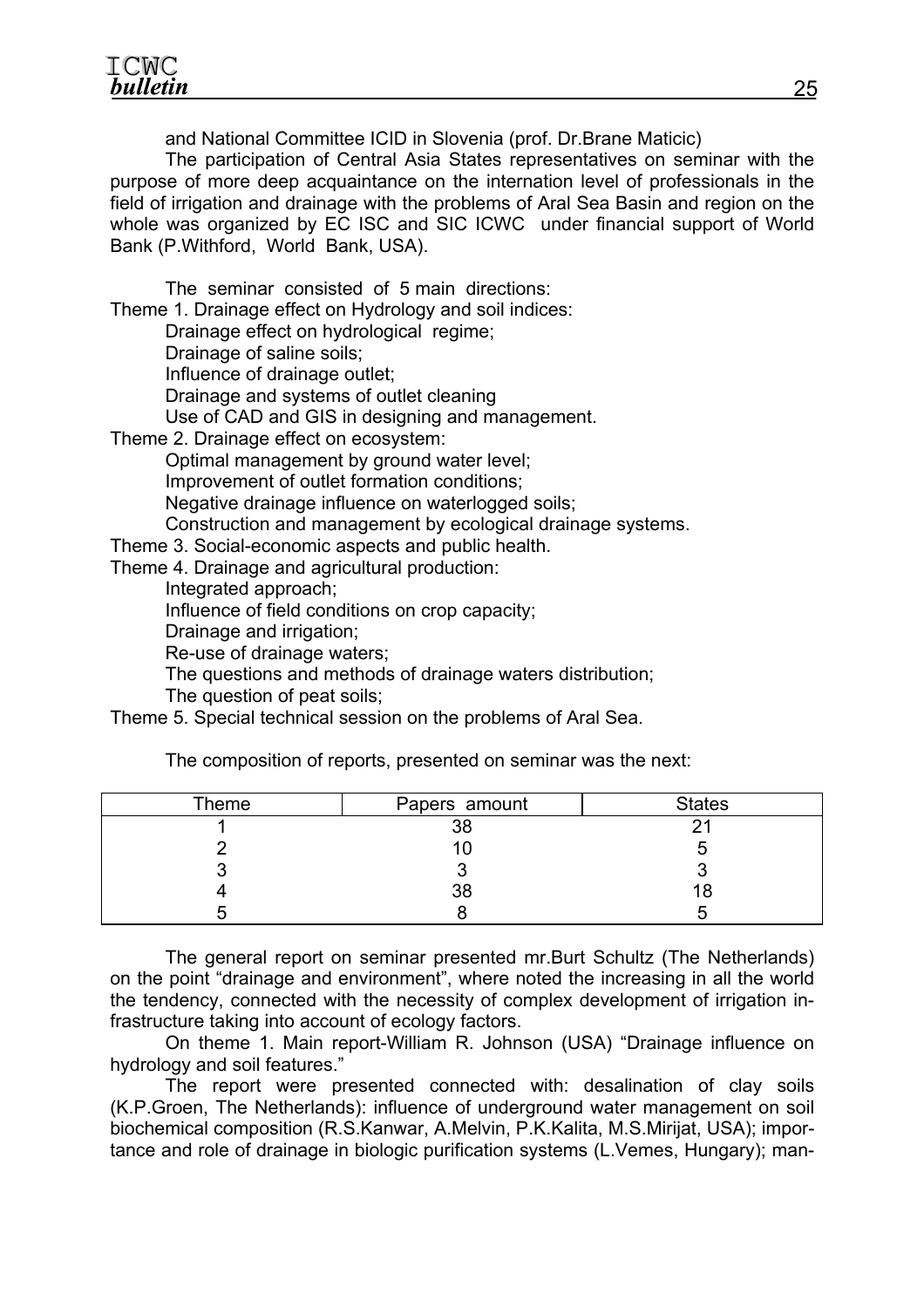agement by solinated drainage waters (S.K.Kamra, K.Rao, D.P.Sharma, M.Y.Kaledhonkar, India);

On theme 2. Main report - Laszlo Vermes (Hungary) "Drainage influence on ecosystem."

The report were presented, connected with rivers restoration on agricultural meliorate lands (S.Juvan, A.Kovacic, A.Borec, B.Kovacic, Slovenia); ornitologic importance of drainage channels (A.Sovine, Slovenia) influence of soil waters rising level on evapotranspriation (S.Kalsheva, Bulgaria);

On theme 3. Main report - A.Barbic (Slovenia) "Drainage-population, environment and social-economic aspects."

The reports were presented, connected with genotoxity of industrial drains (M.Filipic, Slovenia); ecologic and economic aspects of draining estimation (K.Petrov, Bulgaria); estimation of drainage modulus in settlements (M.R.Farijood, A.K.Seepaskhan, P.Javaheri, Iran).

On theme 4. Main report - A.Musy (Switzerland) "Drainage and land productivity guarantee"

The report were presented, connected with drainage flowing of water-logged lands (W.J.Ochs, C.A.Madramooto, L.K.Swedema, USA, Canada); re-use of drainage waters in agriculture (M.N.Bhutta, M.A.Khan, W.Wolters, Pakistan); computer modelling and management by salination (J.W.Gowing, M.N.Ashghar, UK); system approach in drainage (D.Zimmer, M.P.Ariot, Y.Nedeles, France); influence of drainage projects on ecology (Samua EL-Guindy, Mohamed H. Amer, Egypt).

On theme 5. Special technical session on the problems of Aral Sea Basin.

Organising Committee of ICID taking into account the sharp necessity to work out of Central Asian region stable development strategy and stabilisation of ecological situation in Aral Sea Basin, has decree to carry out the special session with participation of representatives of Central Asia States.

On the base of joint discussion, change by opinions, discussions and analysis of report presented on drainage role in water strategy of Aral Sea Basin (Dukhovny V.A., Umarov P.D., Ruziev U.T. SIC ICWC) management with drainage on irrigated lands of Central Asia region (P.U.Ikramov, Republic of Uzbekistan), drainage influence on environment in Aral Sea basin (V.G.Nosonov, Rep. Usbekistan); two-side management by water-salt soil regime (K.M.Kulov, Rep. Kirghizia); water-saving principles in out-flow formation zone (K.Nasyrov, R.R.Rachmatilloev, Rep.Tajikistan); increase of desalination efficiency in conditions of increased water resources deficit (M.M.Sarkisov, Turkmenistan) were determined the perspectives of main scientifictechnical and organising questions, promoting to effective decision of this problem, ICID noted conducive record on this meeting the importance of problem indicated and confirmed its intentions in active assistance to Aral Sea Basin states with attraction of international organisations and wide range of professionals in the field of water economy, irrigation and drainage.

CONCLUSION OF SPECIAL TECHNIC COMMISSION ON THE PROBLEM OF ARAL SEA 6-th SEMINAR "DRAINAGE AND ENVIRONMENT"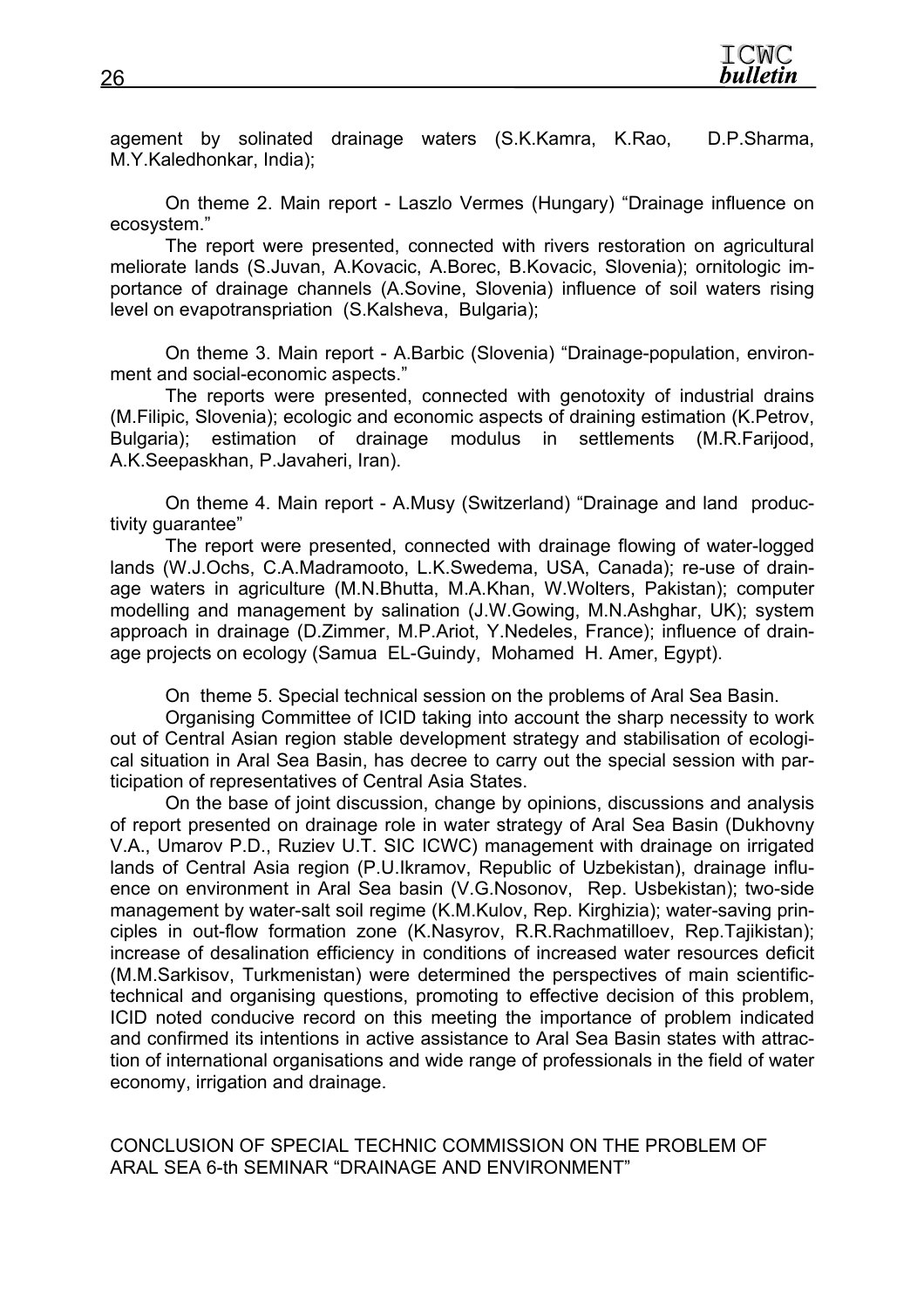### 21-29-th April 1996 Liublana, Slovenia

1. The cooperation of Central Asia region states and ICID in the sphere of drainage and environment protection is the key to decision of ecological problem of Aral Sea Basin.

2. Interstate collector-drainage waters and transfrontier underground waters has to manage on interstate level.

3. It is necessary to develop the network of irrigation drainage projects with high technical-economic and ecological characteristics typical for Aral Sea Basin regions.

4. It is necessary to create the wide system of Aral Sea Basins staff training to improve the management by drainage systems and environment.

5. It is necessary to extend the base of data on water-ecological information for surface underground collector-drainage and throwing waters and also their quality.

6. It is necessary to develop the scientific investigations on problems of drainage, including:

The estimation of application conditions of prefect drainage types (closed horizontal, vertical and combined) with allowance for geologic-litological conditions, soil types, land-use and salts carrying out;

Estimation of interaction between drainage and ecosystem for the purpose of preventing the drainage negative influence on environment;

Projecting of new and reconstruction of existing drainage systems on the base of complex approach with allowance for water-saving technics and pouring technology and also ecological and social-economic requirements;

The improvement exploitation on the base of perfectioning of information system and drainage safety increasing.

RECOMMENDATION OF SPECIAL TECHNICAL COMMISSION ON THE ARAL SEA PROBLEM 6-TH ICID SEMINAR "DRAINAGE AND ENVIRONMENT"

21-29-th April 1996 Liublany, Slovenia

1. In projecting and carrying out of drainage works it is necessary to consider them from position of environment protection, as a component of ecological systems of concrete territories and regions management.

2. To guarantee the creation of improved information base of data on drainage and environment and also corresponding system of decisions adoption.

3. To create the network of model pilot projects on irrigation and drainage, offering the preventing of negative influence on environment.

4. To organize the permanent acting training centre on programmes of water resource management and ecology for different level specialists from Aral Sea Basin countries and foreign states.

5. Considering the secular irrigation and drainage experience in Central Asia States, sharp deficit of water resource, ecological tension in Aral Sea basin, violation of scientific-technical and information connections, it is necessary to organize in Central Asia States the National Committee on irrigation and drainage and to include them in ICID structure.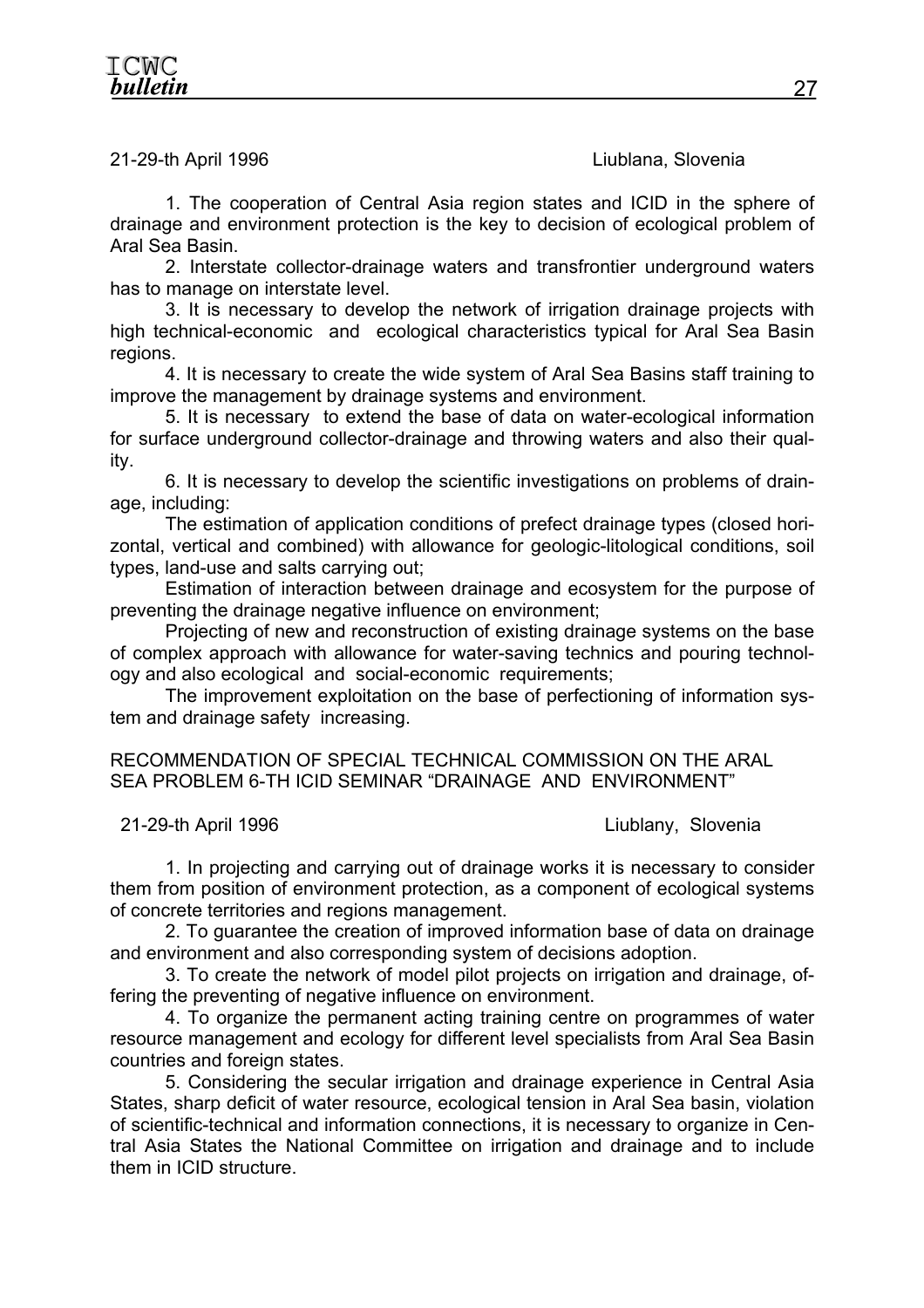## THE COMPLEX OF TECHNICAL MEANS AND PROGRAMME SUPPLY BY HYDROUNITS AUTOMATISATION

In connection with the ceasing of equipment supply from Russia (after the SU breakdown) and in order to bring the Syr-Daria river information-technical means on qualitatively new technical and technological level from the point of information collecting and objects management on distance, the technical means complex and programme providing tests were carried out. The tests were carried out by creative collective staff of executors with the assistance of representatives from BWU the "Syr-Daria", SIC ICWC and RIU MARII.

To demonstrate the possibilities of new technics Upper-Chirchik hydrounit was choosen as the most representative water-economy object. In the operating model 5 hudrouinit objects came, i.e. 1-st and 2-nd locks of left-bank Kara-Su river channel head construction, upper of Kara-Su bief river, lower bief of Chirchic river and lower bief of left-bank Kara-Su river channel. The experiments goal was to demonstrate obviously the possibilities of technical means (DEP series controllers), mathematical providing to them, their high reliability and simplicity to water-economy problems. The system was mounted and arranged during 5 days and during next 7 days worked continuously uninterruptedly. The precision of locks position measurements and water level were 0,15-0,2% .

The every minute, mean hours and mean days data of construction dynamics for all seven system working days were obtained. Moreover it was shown that the system was able to reflect in the from of graphs every minute state of controlled objects for the every of seven chosen by user days.

The main technical demands which were presented to system were:

Securing of data collecting on the automation object state and remote control by this object on two regimes;

The communication with automation object by radio communication.

Use of before mounted on the hydrounit the network of transmitters and converters to them;

Providing the signalling of work accidental regimes of water levels on construction, the conditions of maximal opening and maximal closing of locks, the presence of network supply et al;

To provide of IP CTM with equipment, connection means and transmitters indication converters normal work, hydrounit has to be equipped with source of continuous feed etc.

The programme provision "The system of management by DEP-controllers" must be tuned and supplied in volume, sufficient to allow:

to be compatible with "WARMIS" - information management system, developed by WARMAP project to improve the management by water resources of BWU " Amu-Darya", and BWU "Syr-Darya";

To carry out the testing regimes of controllers included in composition of IP CTM complex system;

To connect despatches personal computer to local calculation network and to perform the data transfer by telephone communication channels through the town and intertown telephone networks.